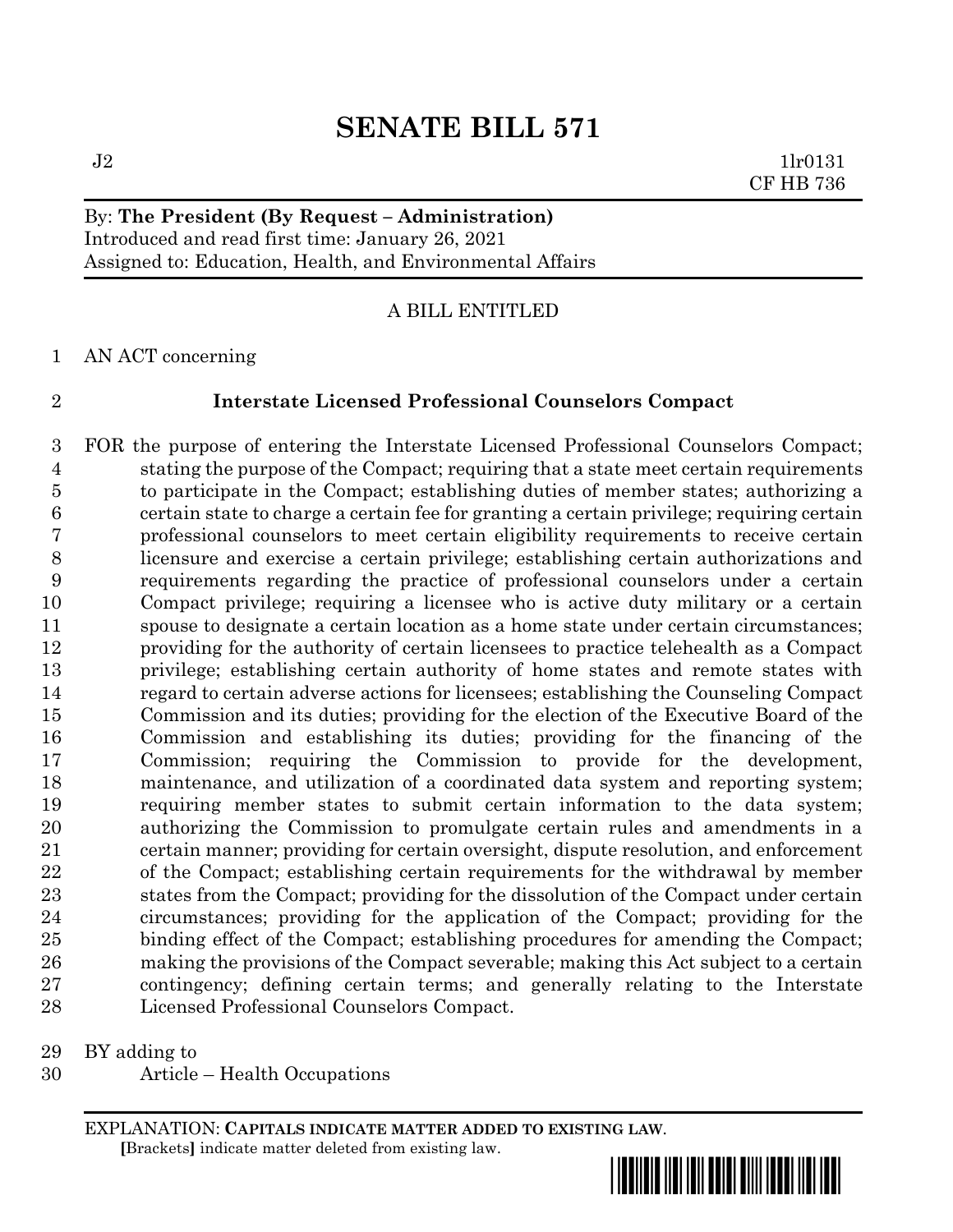| Section 17–6B–01 to be under the new subtitle "Subtitle 6B. Interstate Licensed"<br>Professional Counselors Compact"<br>Annotated Code of Maryland<br>(2014 Replacement Volume and 2020 Supplement) |
|-----------------------------------------------------------------------------------------------------------------------------------------------------------------------------------------------------|
| SECTION 1. BE IT ENACTED BY THE GENERAL ASSEMBLY OF MARYLAND,<br>That the Laws of Maryland read as follows:                                                                                         |
| <b>Article - Health Occupations</b>                                                                                                                                                                 |
| SUBTITLE 6B. INTERSTATE LICENSED PROFESSIONAL COUNSELORS COMPACT.                                                                                                                                   |
| $17 - 6B - 01.$                                                                                                                                                                                     |
| <b>SECTION 1: PURPOSE.</b>                                                                                                                                                                          |
| THIS COMPACT IS DESIGNED TO ACHIEVE THE FOLLOWING OBJECTIVES:                                                                                                                                       |
| A.<br>INCREASE PUBLIC ACCESS TO PROFESSIONAL COUNSELING SERVICES<br>BY PROVIDING FOR THE MUTUAL RECOGNITION OF OTHER MEMBER STATE<br>LICENSES;                                                      |
| ENHANCE THE STATES' ABILITY TO PROTECT THE PUBLIC'S HEALTH<br><b>B.</b><br>AND SAFETY;                                                                                                              |
| $\mathbf{C}$ .<br>ENCOURAGE THE COOPERATION OF MEMBER STATES IN REGULATING<br>MULTISTATE PRACTICE FOR LICENSED PROFESSIONAL COUNSELORS;                                                             |
| SUPPORT SPOUSES OF RELOCATING ACTIVE DUTY MILITARY<br>19<br>$\mathbf{D}$ .<br>20 PERSONNEL;                                                                                                         |
| 21 E. ENHANCE THE EXCHANGE OF LICENSURE, INVESTIGATIVE, AND<br>22 DISCIPLINARY INFORMATION AMONG MEMBER STATES;                                                                                     |
| 23 F. ALLOW FOR THE USE OF TELEHEALTH TECHNOLOGY TO FACILITATE<br>24 INCREASED ACCESS TO PROFESSIONAL COUNSELING SERVICES;                                                                          |
| G. SUPPORT THE UNIFORMITY OF PROFESSIONAL COUNSELING<br>$25\,$<br>26 LICENSURE REQUIREMENTS THROUGHOUT THE STATES TO PROMOTE PUBLIC<br>27 SAFETY AND PUBLIC HEALTH BENEFITS;                        |
| 28<br>H. INVEST ALL MEMBER STATES WITH THE AUTHORITY TO HOLD A<br>29 LICENSED PROFESSIONAL COUNSELOR ACCOUNTABLE FOR MEETING ALL STATE                                                              |
|                                                                                                                                                                                                     |

**SENATE BILL 571**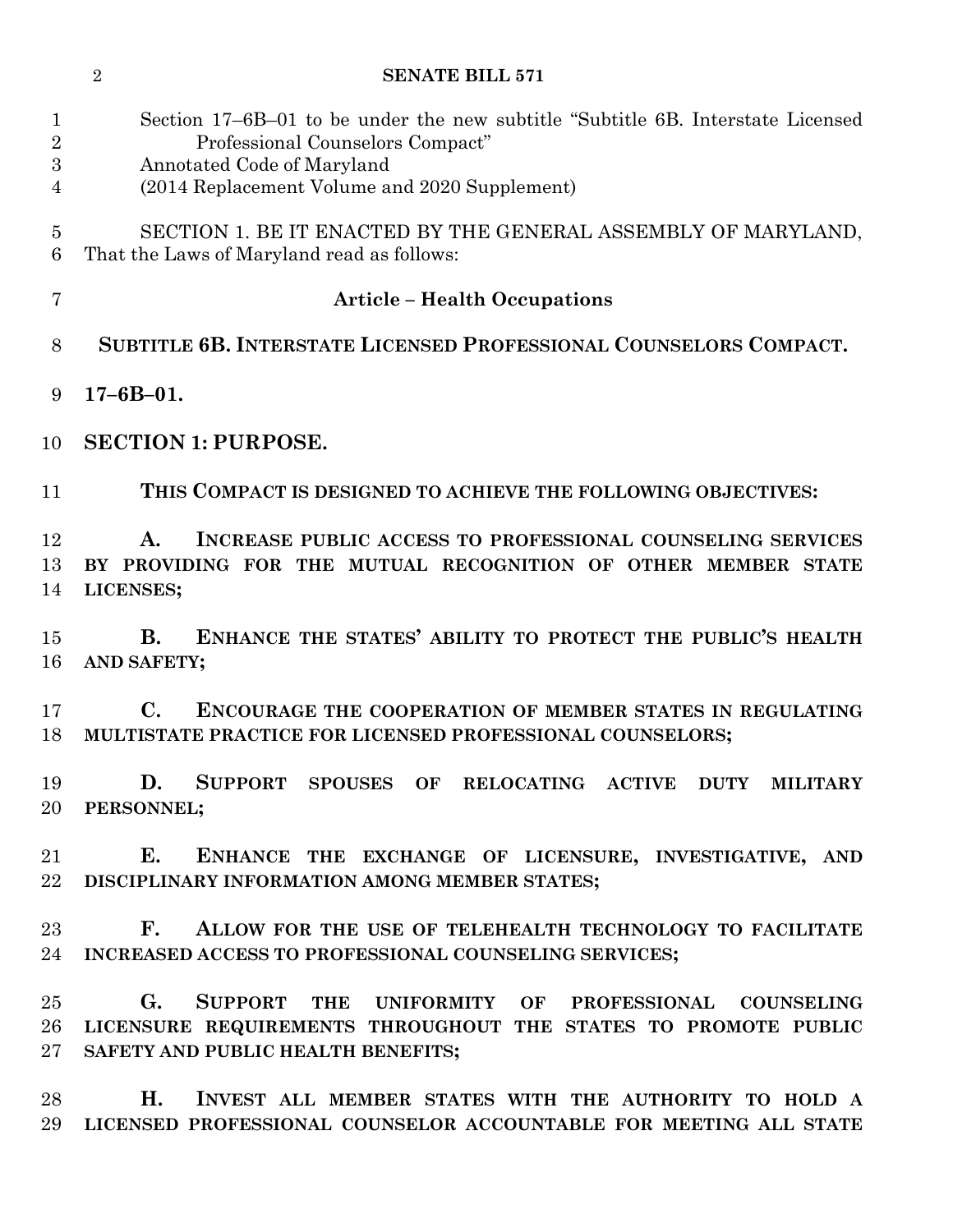**PRACTICE LAWS IN THE STATE IN WHICH THE CLIENT IS LOCATED AT THE TIME CARE IS RENDERED THROUGH THE MUTUAL RECOGNITION OF MEMBER STATE LICENSES;**

**I. ELIMINATE THE NECESSITY FOR LICENSES IN MULTIPLE STATES; AND**

 **J. PROVIDE OPPORTUNITIES FOR INTERSTATE PRACTICE BY LICENSED PROFESSIONAL COUNSELORS WHO MEET UNIFORM LICENSURE REQUIREMENTS.**

**SECTION 2. DEFINITIONS.**

 **AS USED IN THIS COMPACT, AND EXCEPT AS OTHERWISE PROVIDED, THE FOLLOWING DEFINITIONS SHALL APPLY:**

 **A. "ACTIVE DUTY MILITARY" MEANS FULL–TIME DUTY STATUS IN THE ACTIVE UNIFORMED SERVICE OF THE UNITED STATES, INCLUDING MEMBERS OF THE NATIONAL GUARD AND RESERVE ON ACTIVE DUTY ORDERS PURSUANT TO 10 U.S.C. CHAPTERS 1209 AND 1211.**

 **B. "ADVERSE ACTION" MEANS ANY ADMINISTRATIVE, CIVIL, EQUITABLE, OR CRIMINAL ACTION PERMITTED BY A STATE'S LAWS THAT IS IMPOSED BY A LICENSING BOARD OR OTHER AUTHORITY AGAINST A LICENSED PROFESSIONAL COUNSELOR, INCLUDING ACTIONS AGAINST AN INDIVIDUAL'S LICENSE OR PRIVILEGE TO PRACTICE, INCLUDING REVOCATION, SUSPENSION, PROBATION, MONITORING OF THE LICENSEE, LIMITATION ON THE LICENSEE'S PRACTICE, OR ANY OTHER ENCUMBRANCE ON LICENSURE AFFECTING A LICENSED PROFESSIONAL COUNSELOR'S AUTHORIZATION TO PRACTICE, INCLUDING ISSUANCE OF A CEASE AND DESIST ACTION.**

 **C. "ALTERNATIVE PROGRAM" MEANS A NON–DISCIPLINARY MONITORING OR PRACTICE REMEDIATION PROCESS APPROVED BY A PROFESSIONAL COUNSELING LICENSING BOARD TO ADDRESS IMPAIRED PRACTITIONERS.**

 **D. "CONTINUING COMPETENCE/EDUCATION" MEANS A REQUIREMENT, AS A CONDITION OF LICENSE RENEWAL, TO PROVIDE EVIDENCE OF PARTICIPATION IN, OR COMPLETION OF, EDUCATIONAL AND PROFESSIONAL ACTIVITIES RELEVANT TO PRACTICE OR AREA OF WORK.**

 **E. "COUNSELING COMPACT COMMISSION" OR "COMMISSION" MEANS THE NATIONAL ADMINISTRATIVE BODY WHOSE MEMBERSHIP CONSISTS OF ALL STATES THAT HAVE ENACTED THE COMPACT.**

**F. "CURRENT SIGNIFICANT INVESTIGATIVE INFORMATION" MEANS:**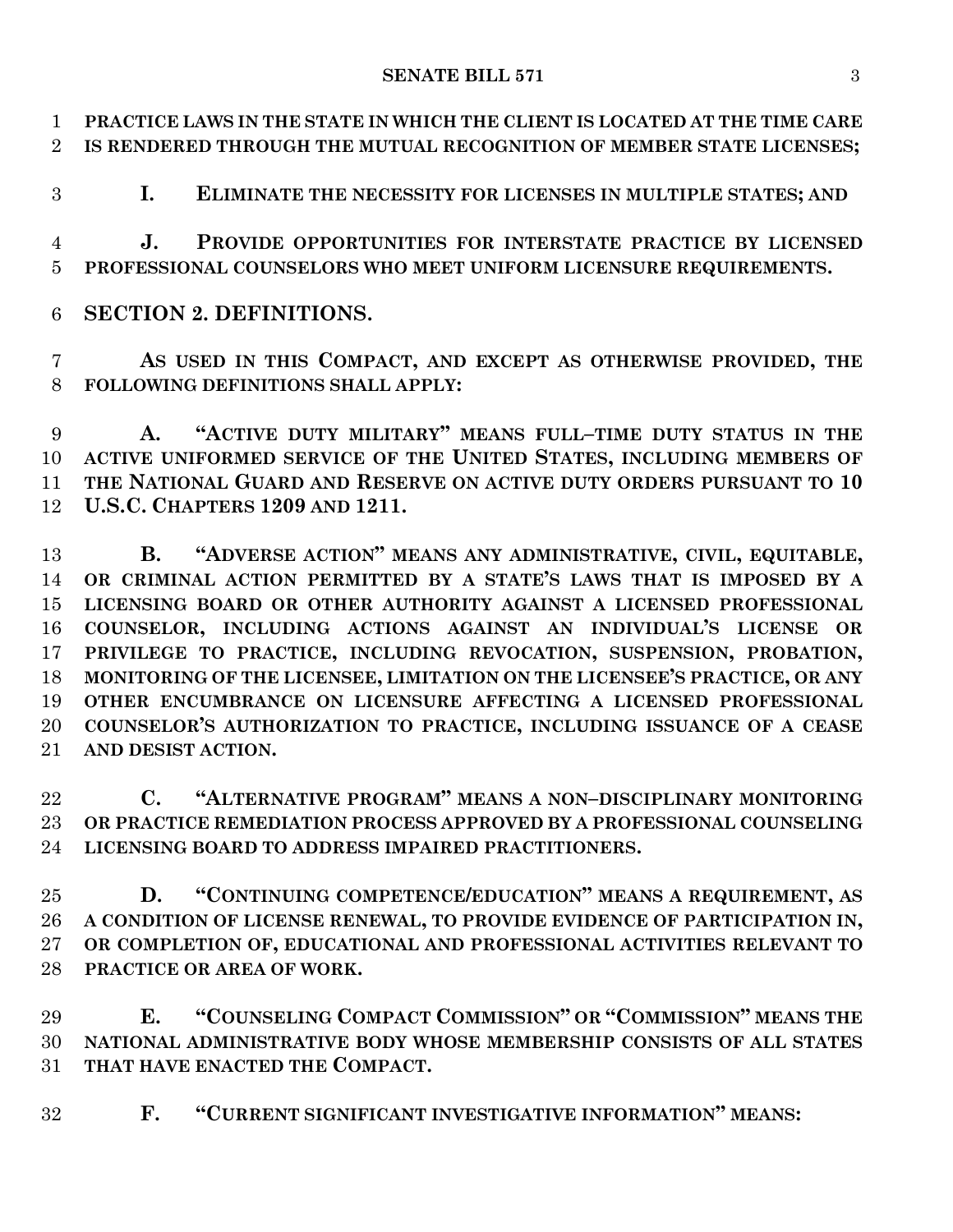**1. INVESTIGATIVE INFORMATION THAT A LICENSING BOARD, AFTER A PRELIMINARY INQUIRY THAT INCLUDES NOTIFICATION AND AN OPPORTUNITY FOR THE LICENSED PROFESSIONAL COUNSELOR TO RESPOND, IF REQUIRED BY STATE LAW, HAS REASON TO BELIEVE IS NOT GROUNDLESS AND, IF PROVED TRUE, WOULD INDICATE MORE THAN A MINOR INFRACTION; OR**

 **2. INVESTIGATIVE INFORMATION THAT INDICATES THAT THE LICENSED PROFESSIONAL COUNSELOR REPRESENTS AN IMMEDIATE THREAT TO PUBLIC HEALTH AND SAFETY REGARDLESS OF WHETHER THE LICENSED PROFESSIONAL COUNSELOR HAS BEEN NOTIFIED AND HAD AN OPPORTUNITY TO RESPOND.**

 **G. "DATA SYSTEM" MEANS A REPOSITORY OF INFORMATION ABOUT LICENSEES, INCLUDING, BUT NOT LIMITED TO, CONTINUING EDUCATION, EXAMINATION, LICENSURE, INVESTIGATIVE, PRIVILEGE TO PRACTICE, AND ADVERSE ACTION INFORMATION.**

 **H. "ENCUMBERED LICENSE" MEANS A LICENSE IN WHICH AN ADVERSE ACTION RESTRICTS THE PRACTICE OF LICENSED PROFESSIONAL COUNSELING BY THE LICENSEE AND SAID ADVERSE ACTION HAS BEEN REPORTED TO THE NATIONAL PRACTITIONERS DATA BANK (NPDB).**

 **I. "ENCUMBRANCE" MEANS A REVOCATION OR SUSPENSION OF, OR ANY LIMITATION ON, THE FULL AND UNRESTRICTED PRACTICE OF LICENSED PROFESSIONAL COUNSELING BY A LICENSING BOARD.**

 **J. "EXECUTIVE COMMITTEE" MEANS A GROUP OF DIRECTORS ELECTED OR APPOINTED TO ACT ON BEHALF OF, AND WITHIN THE POWERS GRANTED TO THEM BY, THE COMMISSION.**

 **K. "HOME STATE" MEANS THE MEMBER STATE THAT IS THE LICENSEE'S PRIMARY STATE OF RESIDENCE.**

 **L. "IMPAIRED PRACTITIONER" MEANS AN INDIVIDUAL WHO HAS A CONDITION(S) THAT MAY IMPAIR THE INDIVIDUAL'S ABILITY TO PRACTICE AS A LICENSED PROFESSIONAL COUNSELOR WITHOUT SOME TYPE OF INTERVENTION AND MAY INCLUDE, BUT ARE NOT LIMITED TO, ALCOHOL AND DRUG DEPENDENCE, MENTAL HEALTH IMPAIRMENT, AND NEUROLOGICAL OR PHYSICAL IMPAIRMENTS.**

 **M. "INVESTIGATIVE INFORMATION" MEANS INFORMATION, RECORDS, AND DOCUMENTS RECEIVED OR GENERATED BY A PROFESSIONAL COUNSELING LICENSING BOARD PURSUANT TO AN INVESTIGATION.**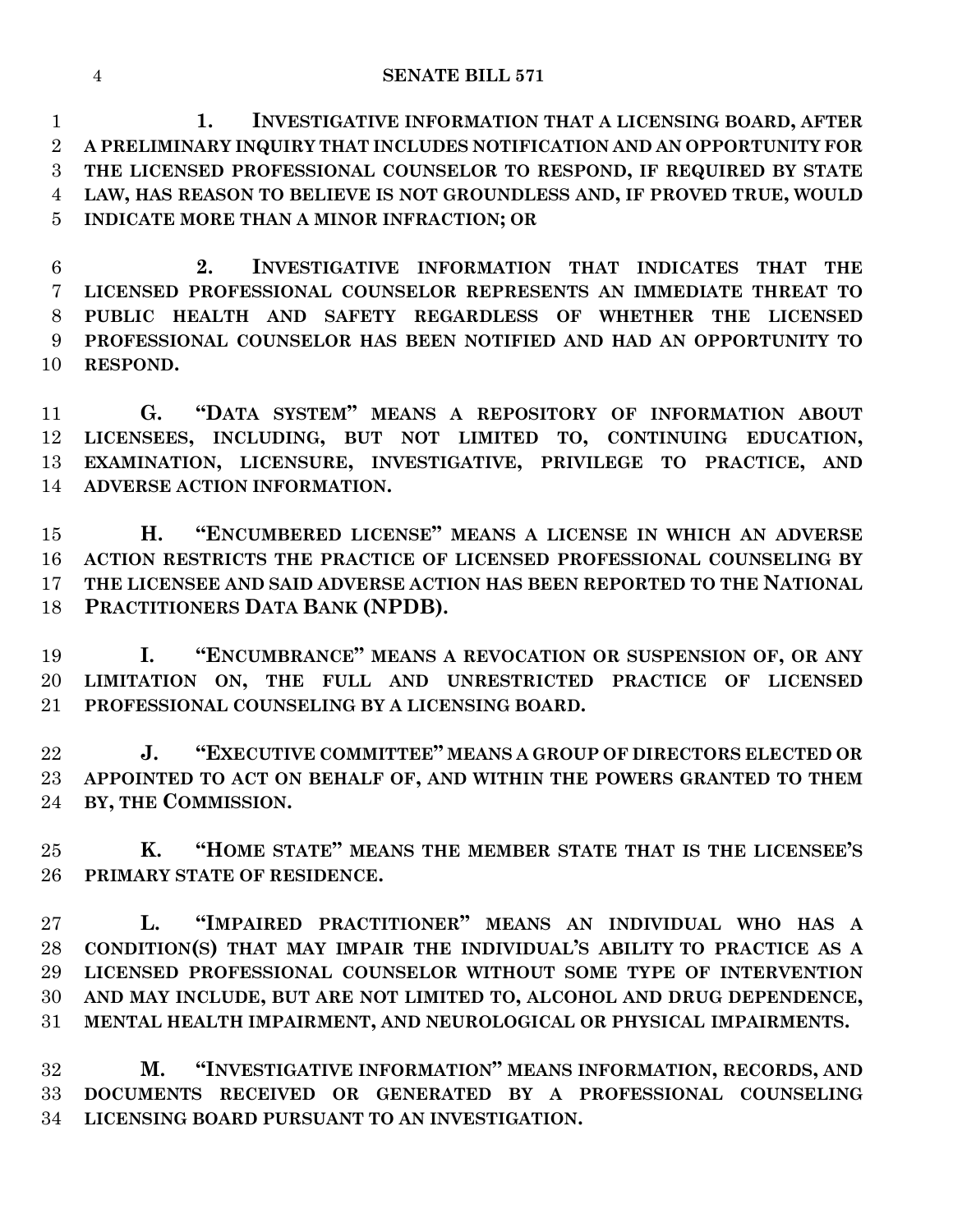**N. "JURISPRUDENCE REQUIREMENT", IF REQUIRED BY A MEMBER STATE, MEANS THE ASSESSMENT OF AN INDIVIDUAL'S KNOWLEDGE OF THE LAWS AND RULES GOVERNING THE PRACTICE OF PROFESSIONAL COUNSELING IN A STATE.**

 **O. "LICENSED PROFESSIONAL COUNSELOR" MEANS A COUNSELOR LICENSED BY A MEMBER STATE, REGARDLESS OF THE TITLE USED BY THAT STATE, TO INDEPENDENTLY ASSESS, DIAGNOSE, AND TREAT BEHAVIORAL HEALTH CONDITIONS.**

 **P. "LICENSEE" MEANS AN INDIVIDUAL WHO CURRENTLY HOLDS AN AUTHORIZATION FROM THE STATE TO PRACTICE AS A LICENSED PROFESSIONAL COUNSELOR.**

 **Q. "LICENSING BOARD" MEANS THE AGENCY OF A STATE, OR EQUIVALENT, THAT IS RESPONSIBLE FOR THE LICENSING AND REGULATION OF LICENSED PROFESSIONAL COUNSELORS.**

**R. "MEMBER STATE" MEANS A STATE THAT HAS ENACTED THE COMPACT.**

 **S. "PRIVILEGE TO PRACTICE" MEANS A LEGAL AUTHORIZATION, WHICH IS EQUIVALENT TO A LICENSE, PERMITTING THE PRACTICE OF PROFESSIONAL COUNSELING IN A REMOTE STATE.**

 **T. "PROFESSIONAL COUNSELING" MEANS THE ASSESSMENT, DIAGNOSIS, AND TREATMENT OF BEHAVIORAL HEALTH CONDITIONS BY A LICENSED PROFESSIONAL COUNSELOR.**

 **U. "REMOTE STATE" MEANS A MEMBER STATE OTHER THAN THE HOME STATE, WHERE A LICENSEE IS EXERCISING OR SEEKING TO EXERCISE THE PRIVILEGE TO PRACTICE.**

 **V. "RULE" MEANS A REGULATION PROMULGATED BY THE COMMISSION THAT HAS THE FORCE OF LAW.**

 **W. "SINGLE STATE LICENSE" MEANS A LICENSED PROFESSIONAL COUNSELOR LICENSE ISSUED BY A MEMBER STATE THAT AUTHORIZES PRACTICE ONLY WITHIN THE ISSUING STATE AND DOES NOT INCLUDE A PRIVILEGE TO PRACTICE IN ANY OTHER MEMBER STATE.**

 **X. "STATE" MEANS ANY STATE, COMMONWEALTH, DISTRICT, OR TERRITORY OF THE UNITED STATES OF AMERICA THAT REGULATES THE PRACTICE OF PROFESSIONAL COUNSELING.**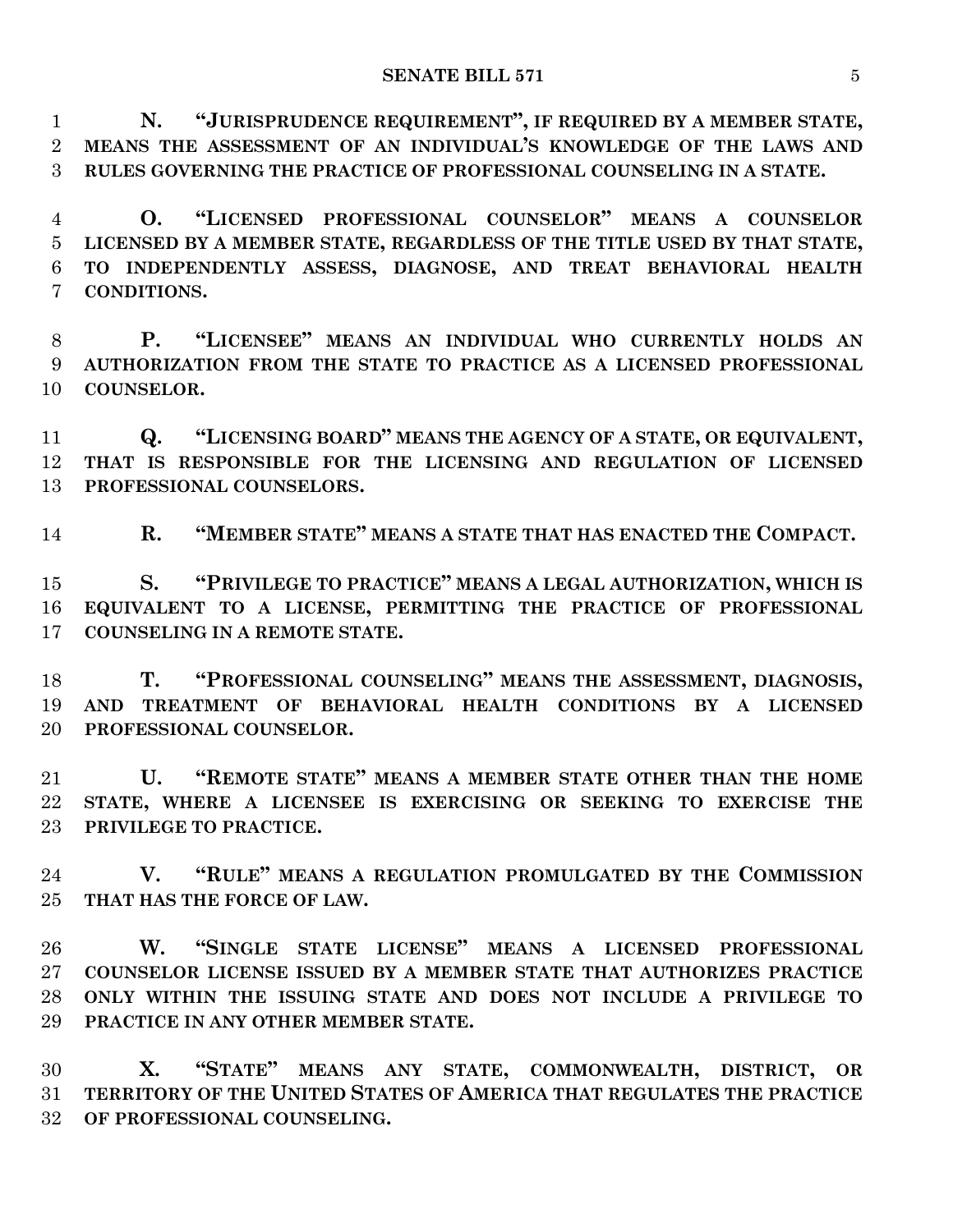**Y. "TELEHEALTH" MEANS THE APPLICATION OF TELECOMMUNICATION TECHNOLOGY TO DELIVER PROFESSIONAL COUNSELING SERVICES REMOTELY TO ASSESS, DIAGNOSE, AND TREAT BEHAVIORAL HEALTH CONDITIONS.**

 **Z. "UNENCUMBERED LICENSE" MEANS A LICENSE THAT AUTHORIZES A LICENSED PROFESSIONAL COUNSELOR TO ENGAGE IN THE FULL AND UNRESTRICTED PRACTICE OF PROFESSIONAL COUNSELING.**

**SECTION 3. STATE PARTICIPATION IN THE COMPACT.**

**A. TO PARTICIPATE IN THE COMPACT, A STATE MUST CURRENTLY:**

 **1. LICENSE AND REGULATE LICENSED PROFESSIONAL COUNSELORS;**

 **2. REQUIRE LICENSEES TO PASS A NATIONALLY RECOGNIZED EXAM APPROVED BY THE COMMISSION;**

 **3. REQUIRE LICENSEES TO HAVE A 60 SEMESTER–HOUR (OR 90 QUARTER–HOUR) MASTER'S DEGREE IN COUNSELING OR 60 SEMESTER–HOURS (OR 90 QUARTER–HOURS) OF GRADUATE COURSE WORK, INCLUDING THE FOLLOWING TOPIC AREAS:**

- **A. PROFESSIONAL COUNSELING ORIENTATION AND ETHICAL PRACTICE;**
- **B. SOCIAL AND CULTURAL DIVERSITY;**
- **C. HUMAN GROWTH AND DEVELOPMENT;**
- **D. CAREER DEVELOPMENT;**
- **E. COUNSELING AND HELPING RELATIONSHIPS;**
- **F. GROUP COUNSELING AND GROUP WORK;**
- **G. DIAGNOSIS AND TREATMENT AND ASSESSMENT AND TESTING;**
- **H. RESEARCH AND PROGRAM EVALUATION; AND**
- **I. OTHER AREAS AS DETERMINED BY THE COMMISSION;**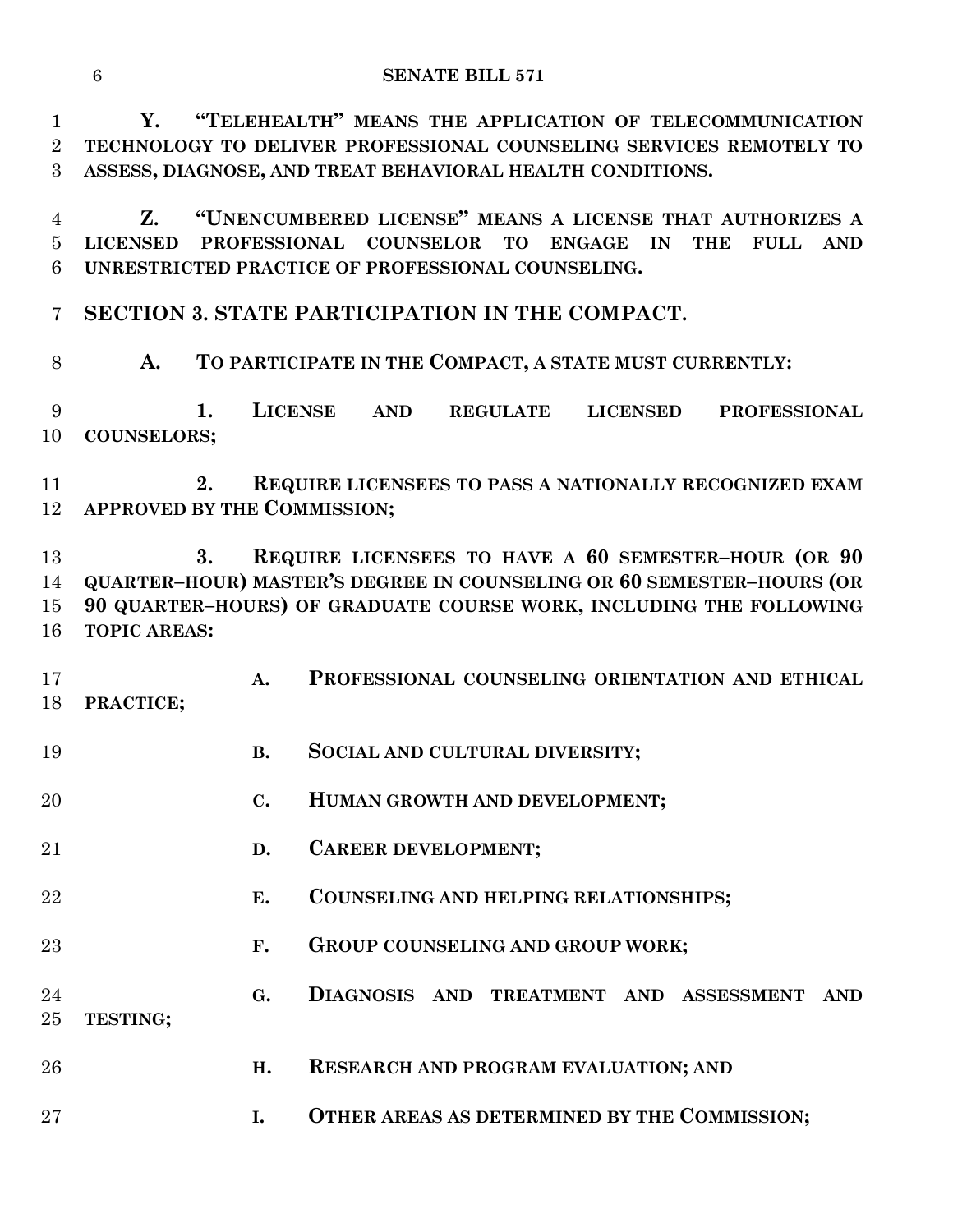**4. REQUIRE LICENSEES TO COMPLETE A SUPERVISED POSTGRADUATE PROFESSIONAL EXPERIENCE AS DEFINED BY THE COMMISSION; AND**

 **5. HAVE A MECHANISM IN PLACE FOR RECEIVING AND INVESTIGATING COMPLAINTS ABOUT LICENSEES.**

**B. A MEMBER STATE SHALL:**

 **1. PARTICIPATE FULLY IN THE COMMISSION'S DATA SYSTEM, INCLUDING USING THE COMMISSION'S UNIQUE IDENTIFIER AS DEFINED IN RULES;**

 **2. NOTIFY THE COMMISSION, IN COMPLIANCE WITH THE TERMS OF THE COMPACT AND RULES, OF ANY ADVERSE ACTION OR THE AVAILABILITY OF INVESTIGATIVE INFORMATION REGARDING A LICENSEE;**

 **3. IMPLEMENT OR UTILIZE PROCEDURES FOR CONSIDERING THE CRIMINAL HISTORY RECORDS OF APPLICANTS FOR AN INITIAL PRIVILEGE TO PRACTICE. THESE PROCEDURES SHALL INCLUDE THE SUBMISSION OF FINGERPRINTS OR OTHER BIOMETRIC–BASED INFORMATION BY APPLICANTS FOR THE PURPOSE OF OBTAINING AN APPLICANT'S CRIMINAL HISTORY RECORD INFORMATION FROM THE FEDERAL BUREAU OF INVESTIGATION AND THE AGENCY RESPONSIBLE FOR RETAINING THAT STATE'S CRIMINAL RECORDS;**

 **A. A MEMBER STATE MUST FULLY IMPLEMENT A CRIMINAL BACKGROUND CHECK REQUIREMENT, WITHIN A TIME FRAME ESTABLISHED BY RULE, BY RECEIVING THE RESULTS OF THE FEDERAL BUREAU OF INVESTIGATION RECORD SEARCH AND SHALL USE THE RESULTS IN MAKING LICENSURE DECISIONS.**

 **B. COMMUNICATION BETWEEN A MEMBER STATE AND THE COMMISSION AND AMONG MEMBER STATES REGARDING THE VERIFICATION OF ELIGIBILITY FOR LICENSURE THROUGH THE COMPACT SHALL NOT INCLUDE ANY INFORMATION RECEIVED FROM THE FEDERAL BUREAU OF INVESTIGATION RELATING TO A FEDERAL CRIMINAL RECORDS CHECK PERFORMED BY A MEMBER STATE UNDER PUBLIC LAW 92–544.**

- 
- **4. COMPLY WITH THE RULES OF THE COMMISSION;**

 **5. REQUIRE AN APPLICANT TO OBTAIN OR RETAIN A LICENSE IN THE HOME STATE AND MEET THE HOME STATE'S QUALIFICATIONS FOR LICENSURE OR RENEWAL OF LICENSURE, AS WELL AS ALL OTHER APPLICABLE STATE LAWS;**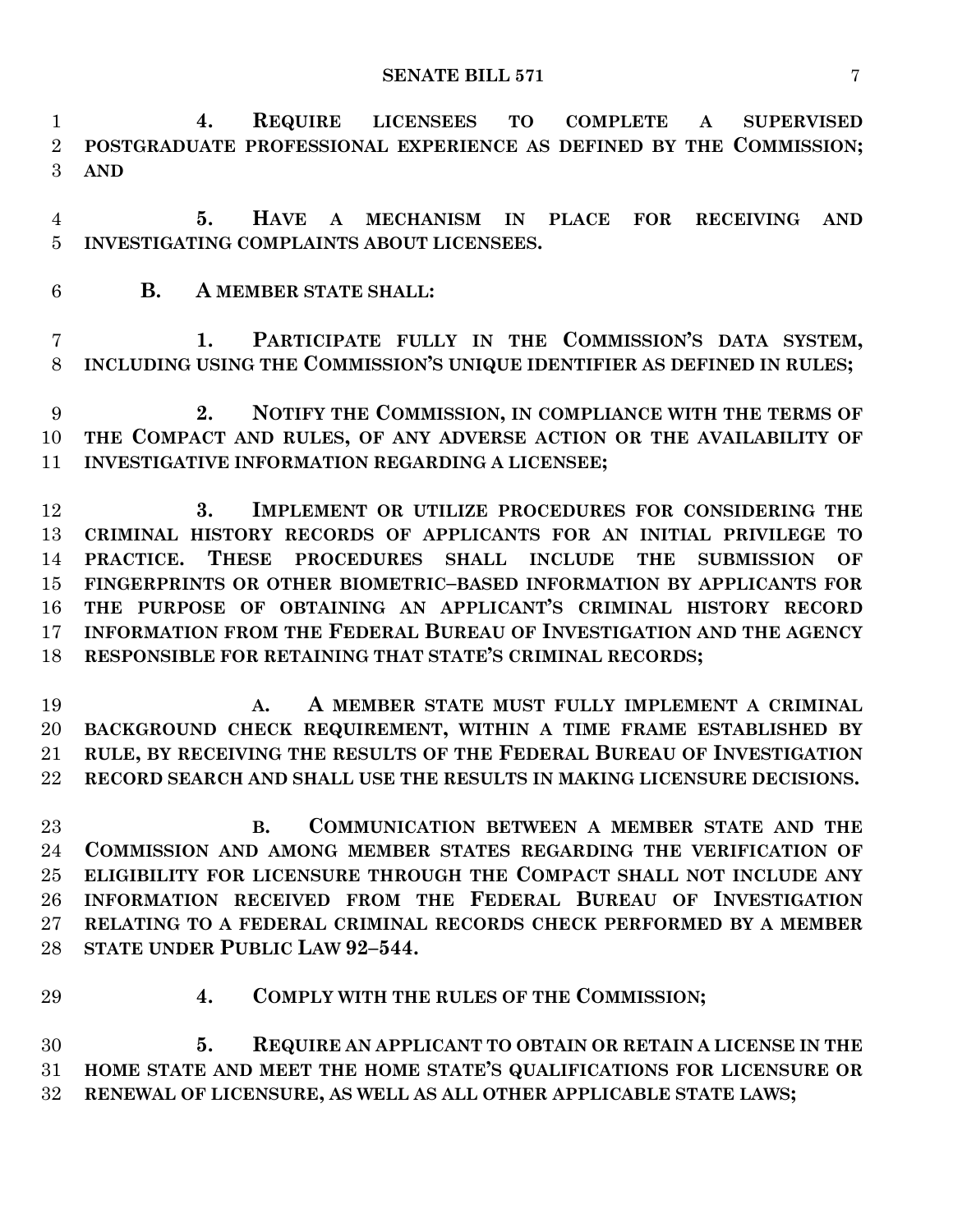**6. GRANT THE PRIVILEGE TO PRACTICE TO A LICENSEE HOLDING A VALID UNENCUMBERED LICENSE IN ANOTHER MEMBER STATE IN ACCORDANCE WITH THE TERMS OF THE COMPACT AND RULES; AND**

 **7. PROVIDE FOR THE ATTENDANCE OF THE STATE'S COMMISSIONER TO THE COUNSELING COMPACT COMMISSION MEETINGS.**

 **C. MEMBER STATES MAY CHARGE A FEE FOR GRANTING THE PRIVILEGE TO PRACTICE.**

 **D. INDIVIDUALS NOT RESIDING IN A MEMBER STATE SHALL CONTINUE TO BE ABLE TO APPLY FOR A MEMBER STATE'S SINGLE STATE LICENSE AS PROVIDED UNDER THE LAWS OF EACH MEMBER STATE. HOWEVER, THE SINGLE STATE LICENSE GRANTED TO THESE INDIVIDUALS SHALL NOT BE RECOGNIZED AS GRANTING A PRIVILEGE TO PRACTICE PROFESSIONAL COUNSELING IN ANY OTHER MEMBER STATE.**

 **E. NOTHING IN THIS COMPACT SHALL AFFECT THE REQUIREMENTS ESTABLISHED BY A MEMBER STATE FOR THE ISSUANCE OF A SINGLE STATE LICENSE.**

 **F. A LICENSE ISSUED TO A LICENSED PROFESSIONAL COUNSELOR BY A HOME STATE TO A RESIDENT IN THAT STATE SHALL BE RECOGNIZED BY EACH MEMBER STATE AS AUTHORIZING A LICENSED PROFESSIONAL COUNSELOR TO PRACTICE PROFESSIONAL COUNSELING, UNDER A PRIVILEGE TO PRACTICE, IN EACH MEMBER STATE.**

**SECTION 4. PRIVILEGE TO PRACTICE.**

 **A. TO EXERCISE THE PRIVILEGE TO PRACTICE UNDER THE TERMS AND PROVISIONS OF THE COMPACT, THE LICENSEE SHALL:**

**1. HOLD A LICENSE IN THE HOME STATE;**

 **2. HAVE A VALID UNITED STATES SOCIAL SECURITY NUMBER OR NATIONAL PRACTITIONER IDENTIFIER;**

 **3. BE ELIGIBLE FOR A PRIVILEGE TO PRACTICE IN ANY MEMBER STATE IN ACCORDANCE WITH SECTION 4(D), (G), AND (H);**

 **4. HAVE NOT HAD ANY ENCUMBRANCE OR RESTRICTION AGAINST ANY LICENSE OR PRIVILEGE TO PRACTICE WITHIN THE PREVIOUS TWO (2) YEARS;**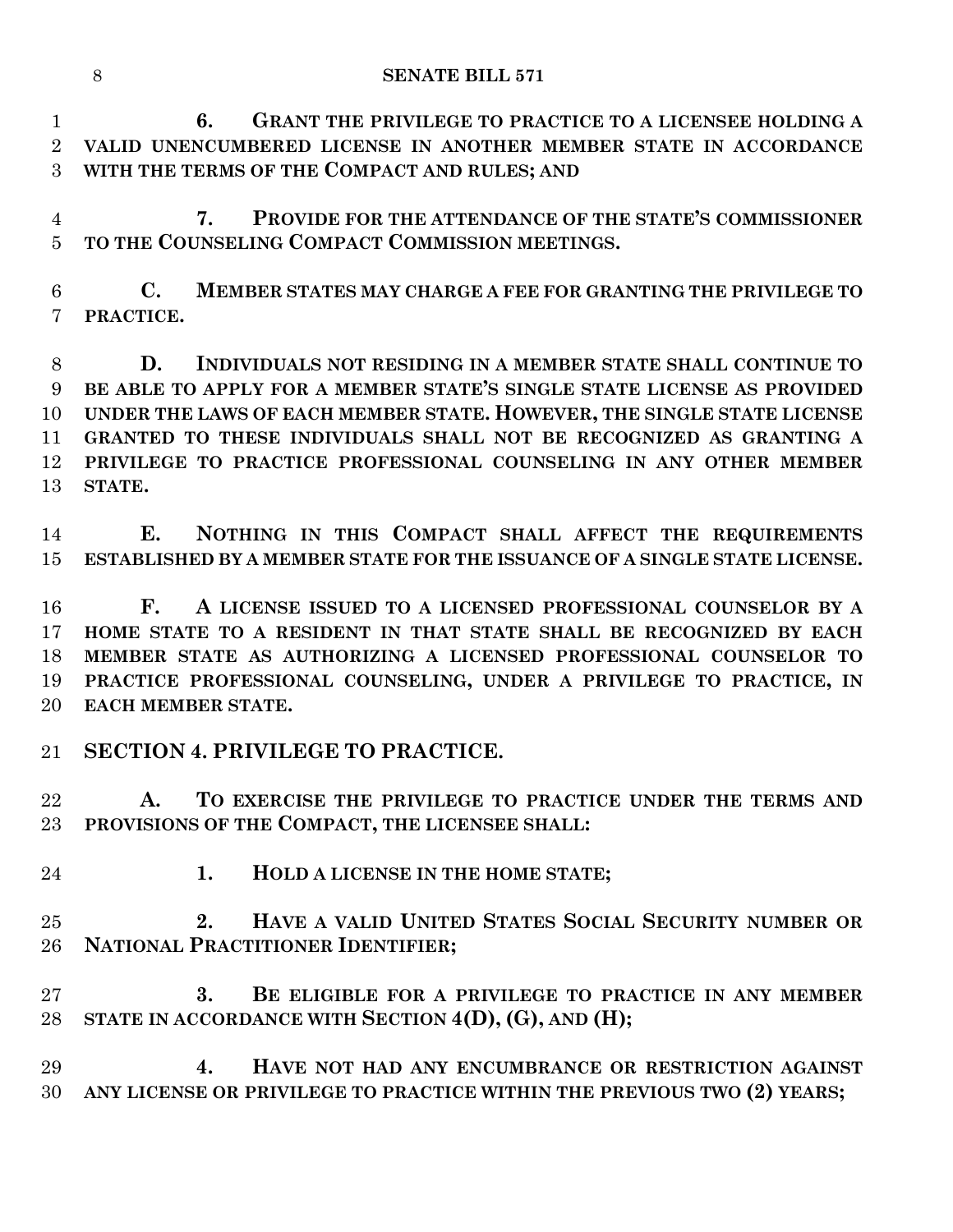**5. NOTIFY THE COMMISSION THAT THE LICENSEE IS SEEKING THE PRIVILEGE TO PRACTICE WITHIN A REMOTE STATE(S);**

 **6. PAY ANY APPLICABLE FEES, INCLUDING ANY STATE FEE, FOR THE PRIVILEGE TO PRACTICE;**

 **7. MEET ANY CONTINUING COMPETENCE/EDUCATION REQUIREMENTS ESTABLISHED BY THE HOME STATE;**

 **8. MEET ANY JURISPRUDENCE REQUIREMENTS ESTABLISHED BY THE REMOTE STATE(S) IN WHICH THE LICENSEE IS SEEKING A PRIVILEGE TO PRACTICE; AND**

 **9. REPORT TO THE COMMISSION ANY ADVERSE ACTION, ENCUMBRANCE, OR RESTRICTION ON LICENSE TAKEN BY ANY NON–MEMBER STATE WITHIN THIRTY (30) DAYS FROM THE DATE THE ACTION IS TAKEN.**

 **B. THE PRIVILEGE TO PRACTICE IS VALID UNTIL THE EXPIRATION DATE OF THE HOME STATE LICENSE. THE LICENSEE MUST COMPLY WITH THE REQUIREMENTS OF SECTION 4(A) TO MAINTAIN THE PRIVILEGE TO PRACTICE IN THE REMOTE STATE.**

 **C. A LICENSEE PROVIDING PROFESSIONAL COUNSELING IN A REMOTE STATE UNDER THE PRIVILEGE TO PRACTICE SHALL ADHERE TO THE LAWS AND REGULATIONS OF THE REMOTE STATE.**

 **D. A LICENSEE PROVIDING PROFESSIONAL COUNSELING SERVICES IN A REMOTE STATE IS SUBJECT TO THAT STATE'S REGULATORY AUTHORITY. A REMOTE STATE MAY, IN ACCORDANCE WITH DUE PROCESS AND THAT STATE'S LAWS, REMOVE A LICENSEE'S PRIVILEGE TO PRACTICE IN THE REMOTE STATE FOR A SPECIFIC PERIOD OF TIME, IMPOSE FINES, OR TAKE ANY OTHER NECESSARY ACTIONS TO PROTECT THE HEALTH AND SAFETY OF ITS CITIZENS. THE LICENSEE MAY BE INELIGIBLE FOR A PRIVILEGE TO PRACTICE IN ANY MEMBER STATE UNTIL THE SPECIFIC TIME FOR REMOVAL HAS PASSED AND ALL FINES ARE PAID.**

 **E. IF A HOME STATE LICENSE IS ENCUMBERED, THE LICENSEE SHALL LOSE THE PRIVILEGE TO PRACTICE IN ANY REMOTE STATE UNTIL THE FOLLOWING OCCUR:**

**1. THE HOME STATE LICENSE IS NO LONGER ENCUMBERED; AND**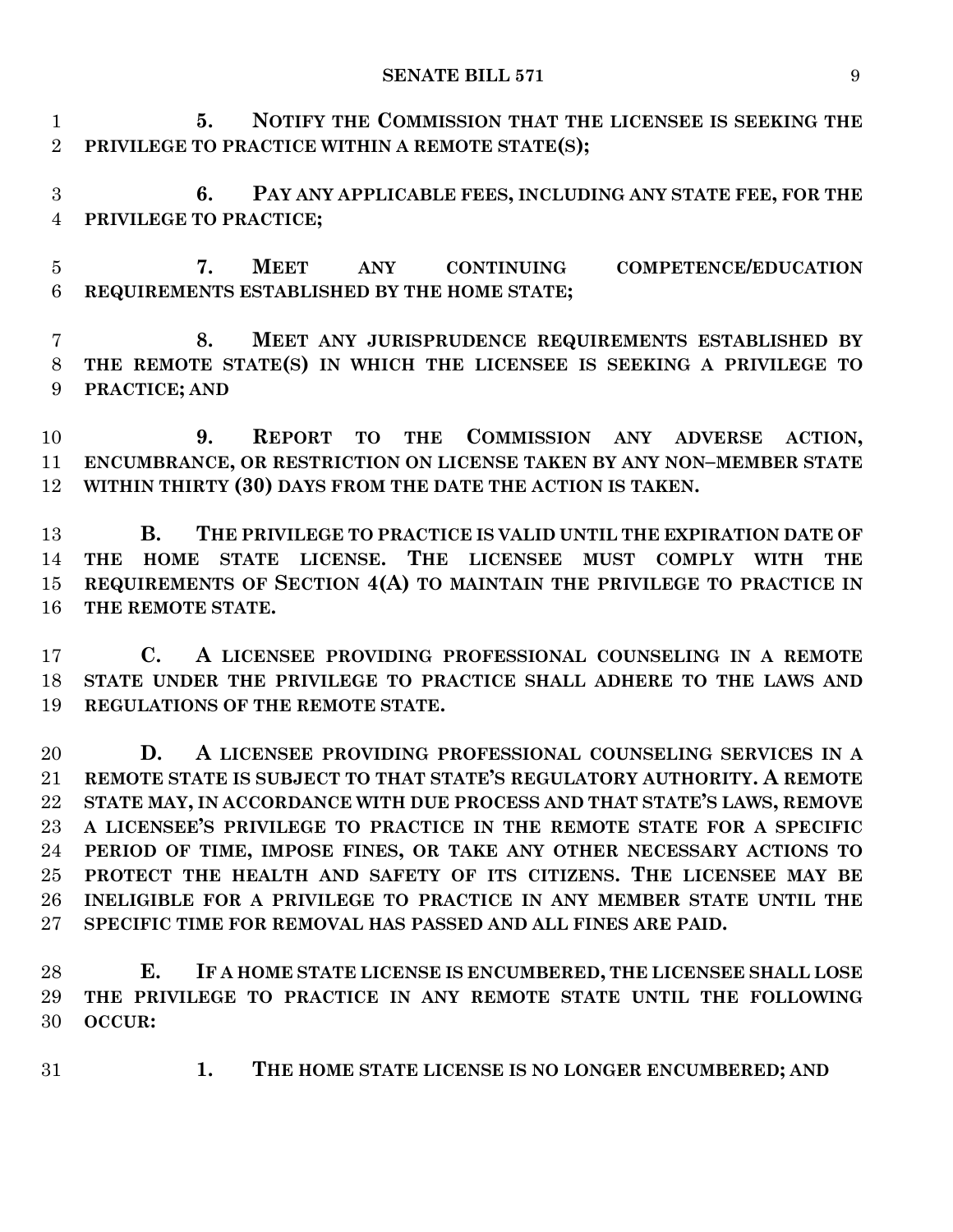**2. THE LICENSEE HAS NOT HAD ANY ENCUMBRANCE OR RESTRICTION AGAINST ANY LICENSE OR PRIVILEGE TO PRACTICE WITHIN THE PREVIOUS TWO (2) YEARS.**

 **F. ONCE AN ENCUMBERED LICENSE IN THE HOME STATE IS RESTORED TO GOOD STANDING, THE LICENSEE MUST MEET THE REQUIREMENTS OF SECTION 4(A) TO OBTAIN A PRIVILEGE TO PRACTICE IN ANY REMOTE STATE.**

 **G. IF A LICENSEE'S PRIVILEGE TO PRACTICE IN ANY REMOTE STATE IS REMOVED, THE INDIVIDUAL MAY LOSE THE PRIVILEGE TO PRACTICE IN ALL OTHER REMOTE STATES UNTIL THE FOLLOWING OCCUR:**

 **1. THE SPECIFIC PERIOD OF TIME FOR WHICH THE PRIVILEGE TO PRACTICE WAS REMOVED HAS ENDED;**

- 
- **2. ALL FINES HAVE BEEN PAID; AND**

 **3. THE LICENSEE HAS NOT HAD ANY ENCUMBRANCE OR RESTRICTION AGAINST ANY LICENSE OR PRIVILEGE TO PRACTICE WITHIN THE PREVIOUS TWO (2) YEARS.**

 **H. ONCE THE REQUIREMENTS OF SECTION 4(G) HAVE BEEN MET, THE LICENSEE MUST MEET THE REQUIREMENTS IN SECTION 4(A) TO OBTAIN A PRIVILEGE TO PRACTICE IN A REMOTE STATE.**

 **SECTION 5. OBTAINING A NEW HOME STATE LICENSE BASED ON A PRIVILEGE TO PRACTICE.**

 **A. A LICENSED PROFESSIONAL COUNSELOR MAY HOLD A HOME STATE LICENSE, WHICH ALLOWS FOR A PRIVILEGE TO PRACTICE IN OTHER MEMBER STATES, IN ONLY ONE MEMBER STATE AT A TIME.**

 **B. IF A LICENSED PROFESSIONAL COUNSELOR CHANGES PRIMARY STATE OF RESIDENCE BY MOVING BETWEEN TWO MEMBER STATES:**

 **1. THE LICENSED PROFESSIONAL COUNSELOR SHALL FILE AN APPLICATION FOR OBTAINING A NEW HOME STATE LICENSE BASED ON A PRIVILEGE TO PRACTICE, PAY ALL APPLICABLE FEES, AND NOTIFY THE CURRENT AND NEW HOME STATE IN ACCORDANCE WITH APPLICABLE RULES ADOPTED BY THE COMMISSION.**

 **2. UPON RECEIPT OF AN APPLICATION FOR OBTAINING A NEW HOME STATE LICENSE BY VIRTUE OF A PRIVILEGE TO PRACTICE, THE NEW HOME STATE**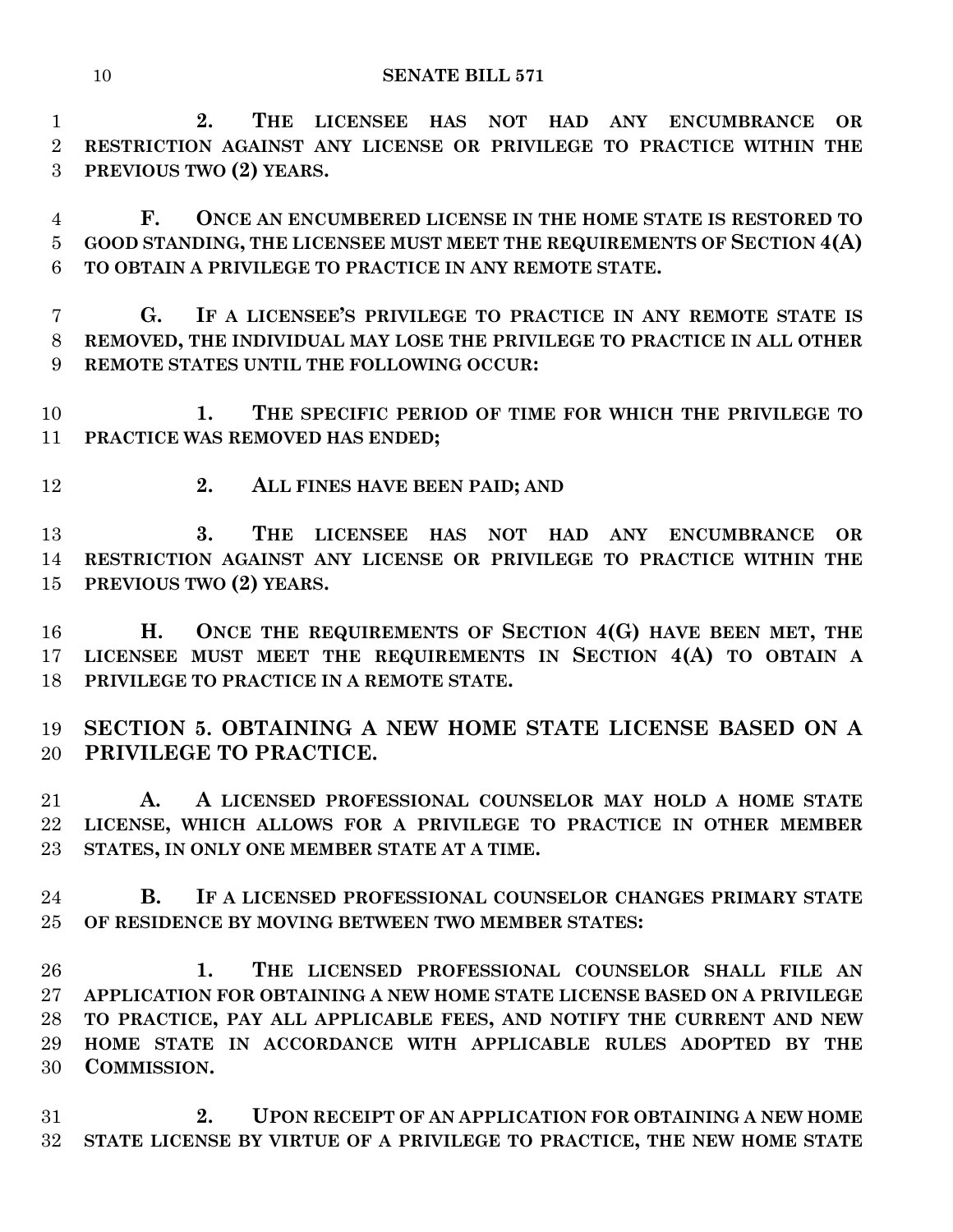**SHALL VERIFY THAT THE LICENSED PROFESSIONAL COUNSELOR MEETS THE PERTINENT CRITERIA OUTLINED IN SECTION 4 THROUGH THE DATA SYSTEM, WITHOUT NEED FOR PRIMARY SOURCE VERIFICATION EXCEPT FOR:**

 **A. A FEDERAL BUREAU OF INVESTIGATION FINGERPRINT BASED CRIMINAL BACKGROUND CHECK IF NOT PREVIOUSLY PERFORMED OR UPDATED PURSUANT TO APPLICABLE RULES ADOPTED BY THE COMMISSION IN ACCORDANCE WITH PUBLIC LAW 92–544;**

 **B. OTHER CRIMINAL BACKGROUND CHECK AS REQUIRED BY THE NEW HOME STATE; AND**

 **C. COMPLETION OF ANY REQUISITE JURISPRUDENCE REQUIREMENTS OF THE NEW HOME STATE.**

 **3. THE FORMER HOME STATE SHALL CONVERT THE FORMER HOME STATE LICENSE INTO A PRIVILEGE TO PRACTICE ONCE THE NEW HOME STATE HAS ACTIVATED THE NEW HOME STATE LICENSE IN ACCORDANCE WITH APPLICABLE RULES ADOPTED BY THE COMMISSION.**

 **4. NOTWITHSTANDING ANY OTHER PROVISION OF THIS COMPACT, IF THE LICENSED PROFESSIONAL COUNSELOR CANNOT MEET THE CRITERIA IN SECTION 4, THE NEW HOME STATE MAY APPLY ITS REQUIREMENTS FOR ISSUING A NEW SINGLE STATE LICENSE.**

 **5. THE LICENSED PROFESSIONAL COUNSELOR SHALL PAY ALL APPLICABLE FEES TO THE NEW HOME STATE IN ORDER TO BE ISSUED A NEW HOME STATE LICENSE.**

 **C. IF A LICENSED PROFESSIONAL COUNSELOR CHANGES PRIMARY STATE OF RESIDENCE BY MOVING FROM A MEMBER STATE TO A NON–MEMBER STATE, OR FROM A NON–MEMBER STATE TO A MEMBER STATE, THE STATE CRITERIA SHALL APPLY FOR ISSUANCE OF A SINGLE STATE LICENSE IN THE NEW STATE.**

 **D. NOTHING IN THIS COMPACT SHALL INTERFERE WITH A LICENSEE'S ABILITY TO HOLD A SINGLE STATE LICENSE IN MULTIPLE STATES, HOWEVER FOR THE PURPOSES OF THIS COMPACT, A LICENSEE SHALL HAVE ONLY ONE HOME STATE LICENSE.**

 **E. NOTHING IN THIS COMPACT SHALL AFFECT THE REQUIREMENTS ESTABLISHED BY A MEMBER STATE FOR THE ISSUANCE OF A SINGLE STATE LICENSE.**

**SECTION 6. ACTIVE DUTY MILITARY PERSONNEL OR THEIR SPOUSES.**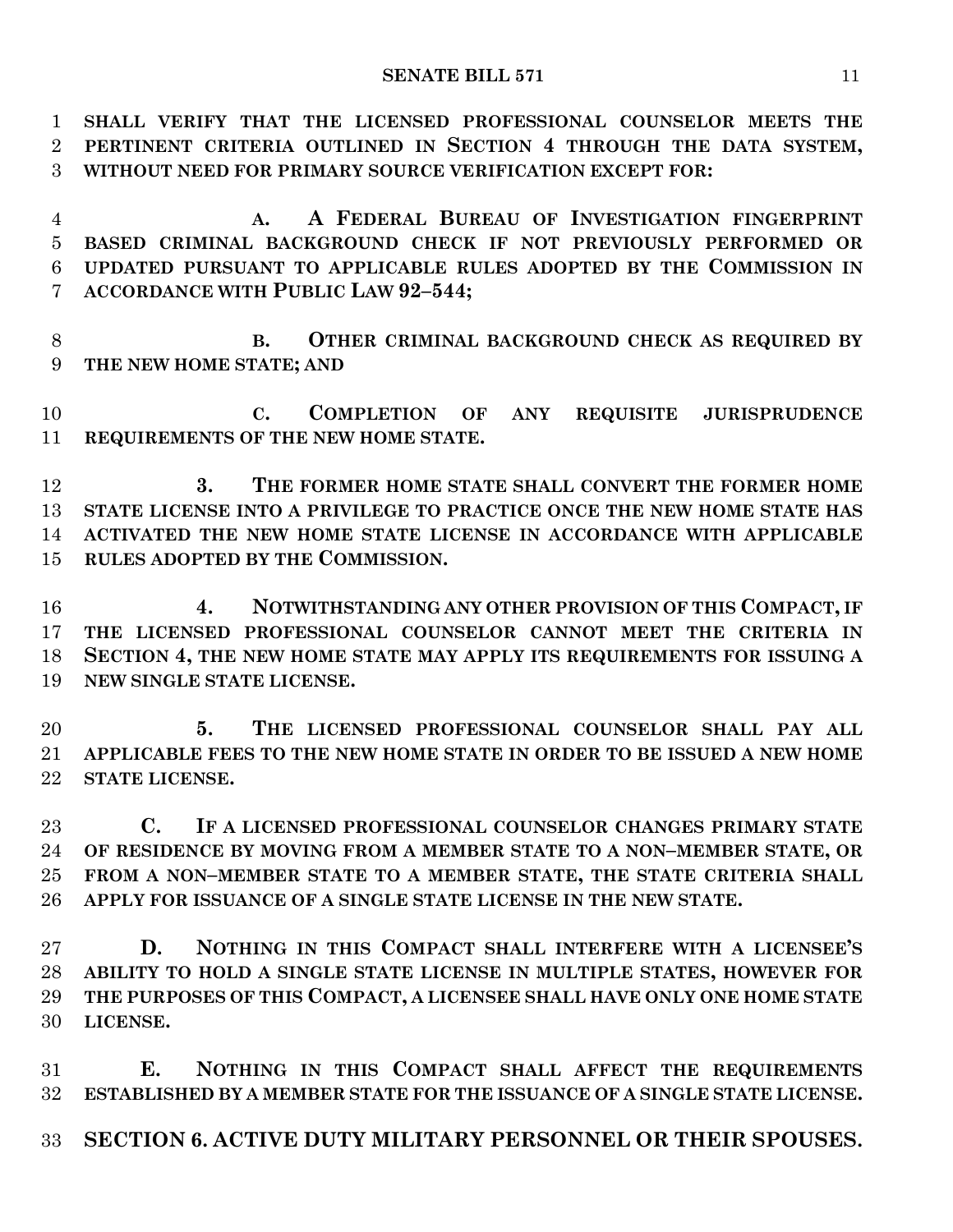**ACTIVE DUTY MILITARY PERSONNEL, OR THEIR SPOUSES, SHALL DESIGNATE A HOME STATE WHERE THE INDIVIDUAL HAS A CURRENT LICENSE IN GOOD STANDING. THE INDIVIDUAL MAY RETAIN THE HOME STATE DESIGNATION DURING THE PERIOD THE SERVICE MEMBER IS ON ACTIVE DUTY. SUBSEQUENT TO DESIGNATING A HOME STATE, THE INDIVIDUAL SHALL ONLY CHANGE THE INDIVIDUAL'S HOME STATE THROUGH APPLICATION FOR LICENSURE IN THE NEW STATE, OR THROUGH THE PROCESS OUTLINED IN SECTION 5.**

**SECTION 7. COMPACT PRIVILEGE TO PRACTICE TELEHEALTH.**

 **A. MEMBER STATES SHALL RECOGNIZE THE RIGHT OF A LICENSED PROFESSIONAL COUNSELOR, LICENSED BY A HOME STATE IN ACCORDANCE WITH SECTION 3 AND UNDER RULES PROMULGATED BY THE COMMISSION, TO PRACTICE PROFESSIONAL COUNSELING IN ANY MEMBER STATE THROUGH TELEHEALTH UNDER A PRIVILEGE TO PRACTICE AS PROVIDED IN THE COMPACT AND RULES PROMULGATED BY THE COMMISSION.**

 **B. A LICENSEE PROVIDING PROFESSIONAL COUNSELING SERVICES IN A REMOTE STATE UNDER THE PRIVILEGE TO PRACTICE SHALL ADHERE TO THE LAWS AND REGULATIONS OF THE REMOTE STATE.**

## **SECTION 8. ADVERSE ACTIONS.**

 **A. IN ADDITION TO THE OTHER POWERS CONFERRED BY STATE LAW, A REMOTE STATE SHALL HAVE THE AUTHORITY, IN ACCORDANCE WITH EXISTING STATE DUE PROCESS LAW, TO:**

 **1. TAKE ADVERSE ACTION AGAINST A LICENSED PROFESSIONAL COUNSELOR'S PRIVILEGE TO PRACTICE WITHIN THAT MEMBER STATE; AND**

 **2. ISSUE SUBPOENAS FOR BOTH HEARINGS AND INVESTIGATIONS THAT REQUIRE THE ATTENDANCE AND TESTIMONY OF WITNESSES AS WELL AS THE PRODUCTION OF EVIDENCE. SUBPOENAS ISSUED BY A LICENSING BOARD IN A MEMBER STATE FOR THE ATTENDANCE AND TESTIMONY OF WITNESSES OR THE PRODUCTION OF EVIDENCE FROM ANOTHER MEMBER STATE SHALL BE ENFORCED IN THE LATTER STATE BY ANY COURT OF COMPETENT JURISDICTION, ACCORDING TO THE PRACTICE AND PROCEDURE OF THAT COURT APPLICABLE TO SUBPOENAS ISSUED IN PROCEEDINGS PENDING BEFORE IT. THE ISSUING AUTHORITY SHALL PAY ANY WITNESS FEES, TRAVEL EXPENSES, MILEAGE, AND OTHER FEES REQUIRED BY THE SERVICE STATUTES OF THE STATE IN WHICH THE WITNESSES OR EVIDENCE ARE LOCATED.**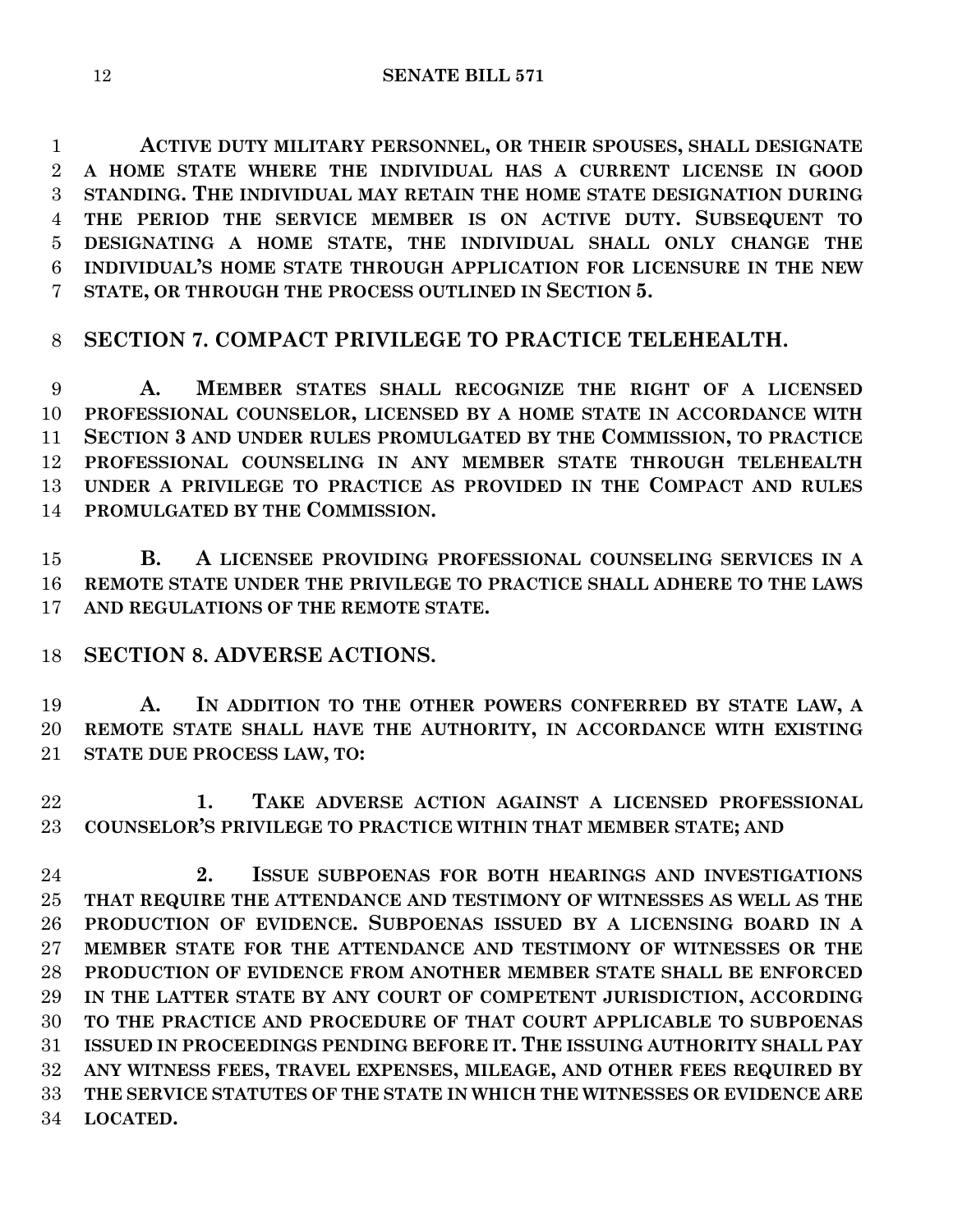**3. ONLY THE HOME STATE SHALL HAVE THE POWER TO TAKE ADVERSE ACTION AGAINST A LICENSED PROFESSIONAL COUNSELOR'S LICENSE ISSUED BY THE HOME STATE.**

 **B. FOR PURPOSES OF TAKING ADVERSE ACTION, THE HOME STATE SHALL GIVE THE SAME PRIORITY AND EFFECT TO REPORTED CONDUCT RECEIVED FROM A MEMBER STATE AS IT WOULD IF THE CONDUCT HAD OCCURRED WITHIN THE HOME STATE. IN SO DOING, THE HOME STATE SHALL APPLY ITS OWN STATE LAWS TO DETERMINE APPROPRIATE ACTION.**

 **C. THE HOME STATE SHALL COMPLETE ANY PENDING INVESTIGATIONS OF A LICENSED PROFESSIONAL COUNSELOR WHO CHANGES PRIMARY STATE OF RESIDENCE DURING THE COURSE OF THE INVESTIGATIONS. THE HOME STATE SHALL ALSO HAVE THE AUTHORITY TO TAKE APPROPRIATE ACTION(S) AND SHALL PROMPTLY REPORT THE CONCLUSIONS OF THE INVESTIGATIONS TO THE ADMINISTRATOR OF THE DATA SYSTEM. THE ADMINISTRATOR OF THE COORDINATED LICENSURE INFORMATION SYSTEM SHALL PROMPTLY NOTIFY THE NEW HOME STATE OF ANY ADVERSE ACTIONS.**

 **D. A MEMBER STATE, IF OTHERWISE PERMITTED BY STATE LAW, MAY RECOVER FROM THE AFFECTED LICENSED PROFESSIONAL COUNSELOR THE COSTS OF INVESTIGATIONS AND DISPOSITIONS OF CASES RESULTING FROM ANY ADVERSE ACTION TAKEN AGAINST THAT LICENSED PROFESSIONAL COUNSELOR.**

 **E. A MEMBER STATE MAY TAKE ADVERSE ACTION BASED ON THE FACTUAL FINDINGS OF THE REMOTE STATE, PROVIDED THAT THE MEMBER STATE FOLLOWS ITS OWN PROCEDURES FOR TAKING THE ADVERSE ACTION.**

**F. JOINT INVESTIGATIONS.**

 **1. IN ADDITION TO THE AUTHORITY GRANTED TO A MEMBER STATE BY ITS RESPECTIVE PROFESSIONAL COUNSELING PRACTICE ACT OR OTHER APPLICABLE STATE LAW, ANY MEMBER STATE MAY PARTICIPATE WITH OTHER MEMBER STATES IN JOINT INVESTIGATIONS OF LICENSEES.**

 **2. MEMBER STATES SHALL SHARE ANY INVESTIGATIVE, LITIGATION, OR COMPLIANCE MATERIALS IN FURTHERANCE OF ANY JOINT OR INDIVIDUAL INVESTIGATION INITIATED UNDER THE COMPACT.**

 **G. IF ADVERSE ACTION IS TAKEN BY THE HOME STATE AGAINST THE LICENSE OF A LICENSED PROFESSIONAL COUNSELOR, THE LICENSED PROFESSIONAL COUNSELOR'S PRIVILEGE TO PRACTICE IN ALL OTHER MEMBER STATES SHALL BE DEACTIVATED UNTIL ALL ENCUMBRANCES HAVE BEEN REMOVED**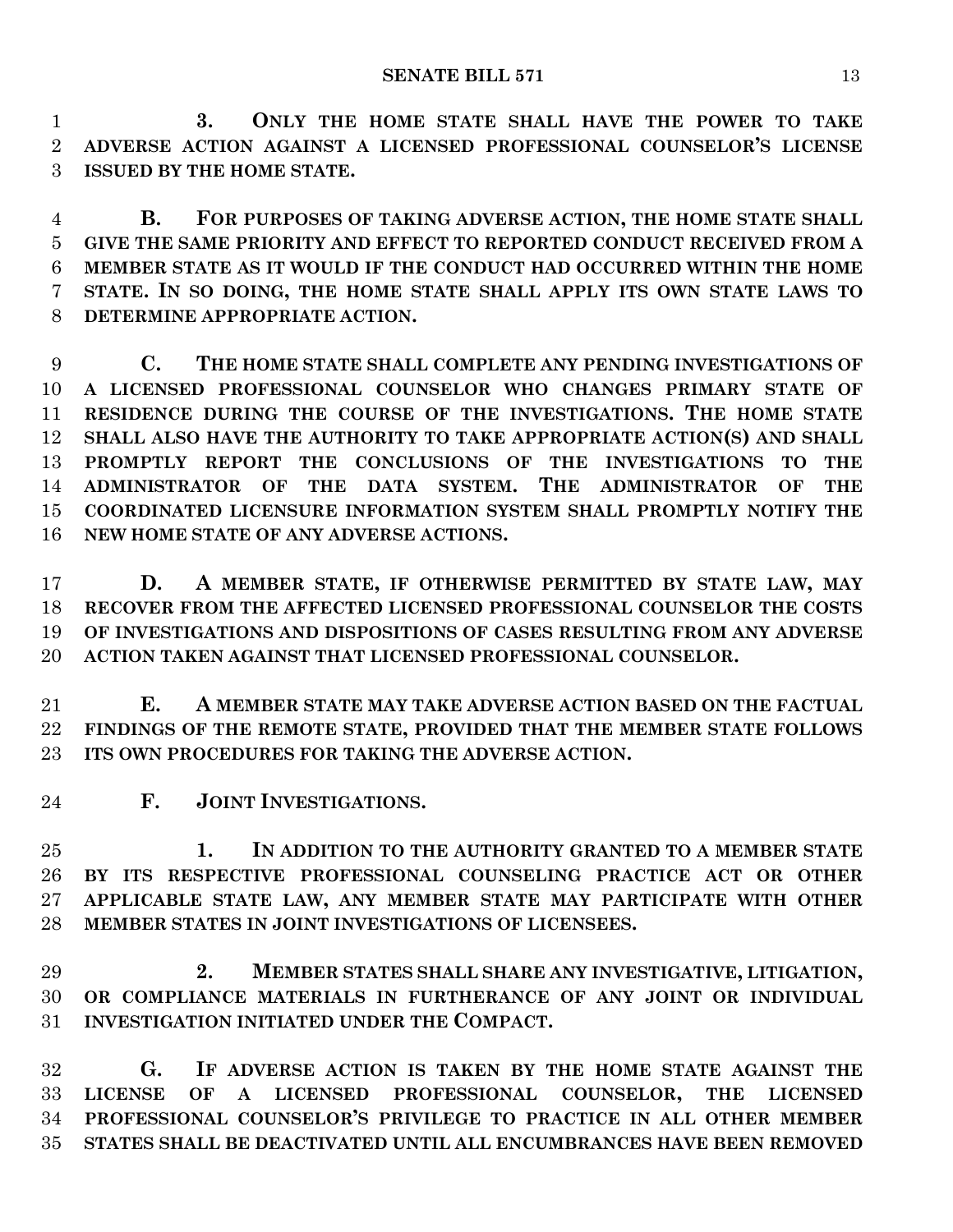**FROM THE STATE LICENSE. ALL HOME STATE DISCIPLINARY ORDERS THAT IMPOSE ADVERSE ACTION AGAINST THE LICENSE OF A LICENSED PROFESSIONAL COUNSELOR SHALL INCLUDE A STATEMENT THAT THE LICENSED PROFESSIONAL COUNSELOR'S PRIVILEGE TO PRACTICE IS DEACTIVATED IN ALL MEMBER STATES DURING THE PENDENCY OF THE ORDER.**

 **H. IF A MEMBER STATE TAKES ADVERSE ACTION, IT SHALL PROMPTLY NOTIFY THE ADMINISTRATOR OF THE DATA SYSTEM. THE ADMINISTRATOR OF THE DATA SYSTEM SHALL PROMPTLY NOTIFY THE HOME STATE OF ANY ADVERSE ACTIONS BY REMOTE STATES.**

 **I. NOTHING IN THIS COMPACT SHALL OVERRIDE A MEMBER STATE'S DECISION THAT PARTICIPATION IN AN ALTERNATIVE PROGRAM MAY BE USED IN LIEU OF ADVERSE ACTION.**

 **SECTION 9. ESTABLISHMENT OF COUNSELING COMPACT COMMISSION.**

 **A. THE COMPACT MEMBER STATES HEREBY CREATE AND ESTABLISH A JOINT PUBLIC AGENCY KNOWN AS THE COUNSELING COMPACT COMMISSION:**

 **1. THE COMMISSION IS AN INSTRUMENTALITY OF THE COMPACT STATES.**

 **2. VENUE IS PROPER AND JUDICIAL PROCEEDINGS BY OR AGAINST THE COMMISSION SHALL BE BROUGHT SOLELY AND EXCLUSIVELY IN A COURT OF COMPETENT JURISDICTION WHERE THE PRINCIPAL OFFICE OF THE COMMISSION IS LOCATED. THE COMMISSION MAY WAIVE VENUE AND JURISDICTIONAL DEFENSES TO THE EXTENT IT ADOPTS OR CONSENTS TO PARTICIPATE IN ALTERNATIVE DISPUTE RESOLUTION PROCEEDINGS.**

 **3. NOTHING IN THIS COMPACT SHALL BE CONSTRUED TO BE A WAIVER OF SOVEREIGN IMMUNITY.**

**B. MEMBERSHIP, VOTING, AND MEETINGS.**

 **1. EACH MEMBER STATE SHALL HAVE AND BE LIMITED TO ONE (1) DELEGATE SELECTED BY THAT MEMBER STATE'S LICENSING BOARD.**

**2. THE DELEGATE SHALL BE EITHER:**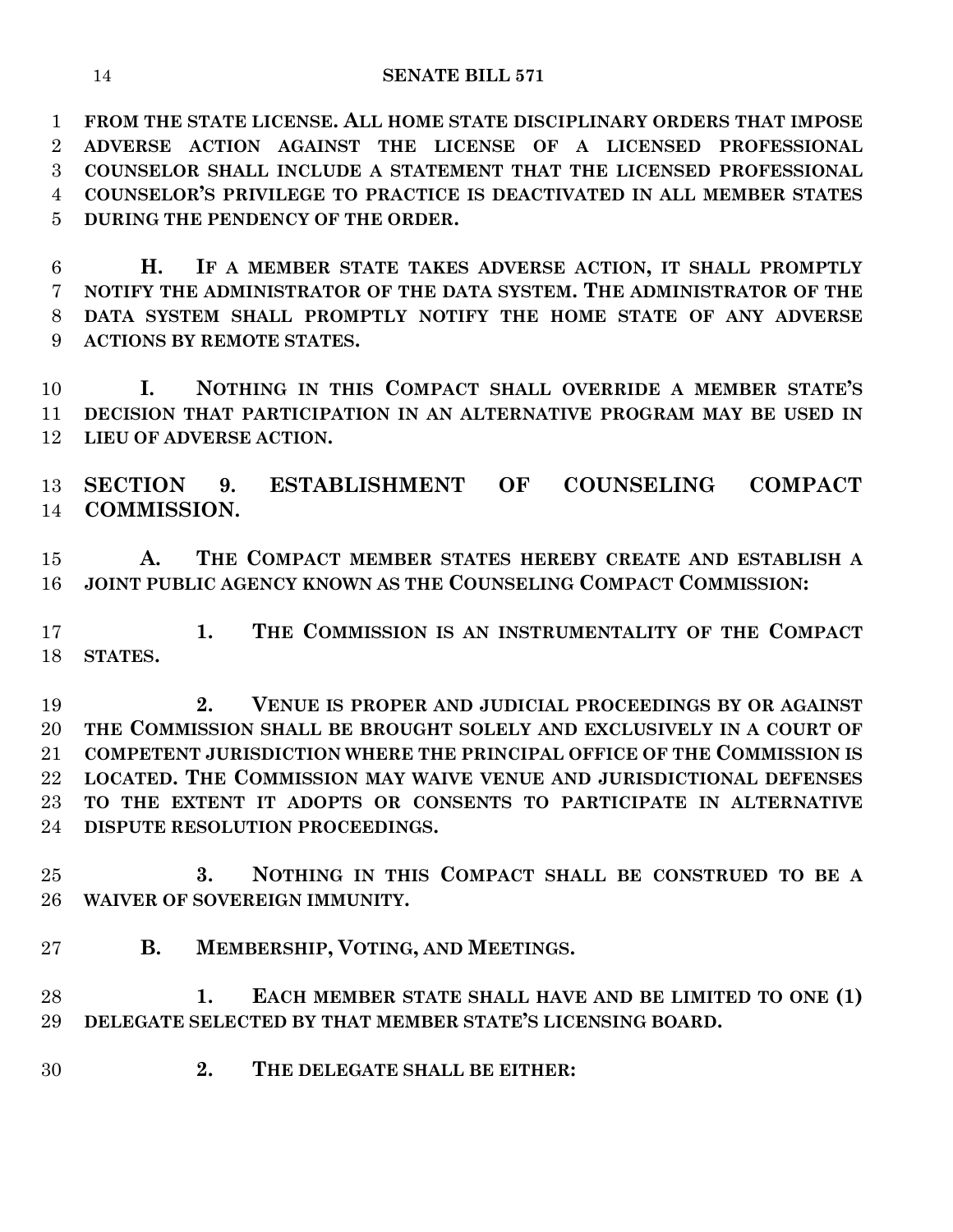**A. A CURRENT MEMBER OF THE LICENSING BOARD AT THE TIME OF APPOINTMENT, WHO IS A LICENSED PROFESSIONAL COUNSELOR OR PUBLIC MEMBER; OR B. AN ADMINISTRATOR OF THE LICENSING BOARD. 3. ANY DELEGATE MAY BE REMOVED OR SUSPENDED FROM OFFICE AS PROVIDED BY THE LAW OF THE STATE FROM WHICH THE DELEGATE IS APPOINTED. 4. THE MEMBER STATE LICENSING BOARD SHALL FILL ANY VACANCY OCCURRING ON THE COMMISSION WITHIN SIXTY (60) DAYS. 5. EACH DELEGATE SHALL BE ENTITLED TO ONE (1) VOTE WITH REGARD TO THE PROMULGATION OF RULES AND CREATION OF BYLAWS AND SHALL OTHERWISE HAVE AN OPPORTUNITY TO PARTICIPATE IN THE BUSINESS AND AFFAIRS OF THE COMMISSION. 6. A DELEGATE SHALL VOTE IN PERSON OR BY SUCH OTHER MEANS AS PROVIDED IN THE BYLAWS. THE BYLAWS MAY PROVIDE FOR DELEGATES' PARTICIPATION IN MEETINGS BY TELEPHONE OR OTHER MEANS OF COMMUNICATION. 7. THE COMMISSION SHALL MEET AT LEAST ONCE DURING EACH CALENDAR YEAR. ADDITIONAL MEETINGS SHALL BE HELD AS SET FORTH IN THE BYLAWS. 8. THE COMMISSION SHALL BY RULE ESTABLISH A TERM OF OFFICE FOR DELEGATES AND MAY BY RULE ESTABLISH TERM LIMITS. C. THE COMMISSION SHALL HAVE THE FOLLOWING POWERS AND DUTIES: 1. ESTABLISH THE FISCAL YEAR OF THE COMMISSION; 2. ESTABLISH BYLAWS; 3. MAINTAIN ITS FINANCIAL RECORDS IN ACCORDANCE WITH THE BYLAWS; 4. MEET AND TAKE SUCH ACTIONS AS ARE CONSISTENT WITH THE PROVISIONS OF THIS COMPACT AND THE BYLAWS;**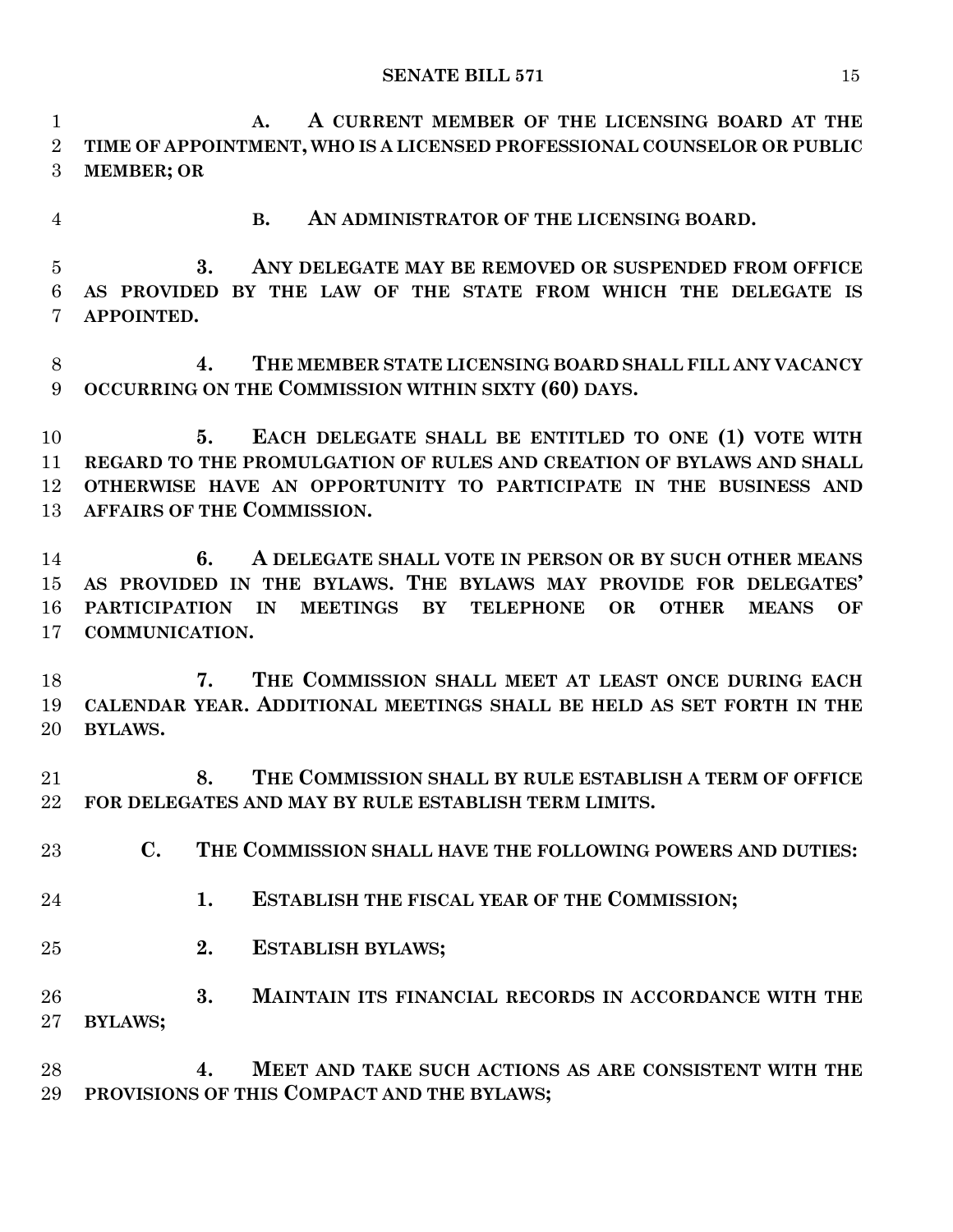#### **SENATE BILL 571**

 **5. PROMULGATE RULES WHICH SHALL BE BINDING TO THE EXTENT AND IN THE MANNER PROVIDED FOR IN THE COMPACT;**

 **6. BRING AND PROSECUTE LEGAL PROCEEDINGS OR ACTIONS IN THE NAME OF THE COMMISSION, PROVIDED THAT THE STANDING OF ANY STATE LICENSING BOARD TO SUE OR BE SUED UNDER APPLICABLE LAW SHALL NOT BE AFFECTED;**

**7. PURCHASE AND MAINTAIN INSURANCE AND BONDS;**

 **8. BORROW, ACCEPT, OR CONTRACT FOR SERVICES OF PERSONNEL, INCLUDING, BUT NOT LIMITED TO, EMPLOYEES OF A MEMBER STATE;**

 **9. HIRE EMPLOYEES, ELECT OR APPOINT OFFICERS, FIX COMPENSATION, DEFINE DUTIES, GRANT SUCH INDIVIDUALS APPROPRIATE AUTHORITY TO CARRY OUT THE PURPOSES OF THE COMPACT, AND ESTABLISH THE COMMISSION'S PERSONNEL POLICIES AND PROGRAMS RELATING TO CONFLICTS OF INTEREST, QUALIFICATIONS OF PERSONNEL, AND OTHER RELATED PERSONNEL MATTERS;**

 **10. ACCEPT ANY AND ALL APPROPRIATE DONATIONS AND GRANTS OF MONEY, EQUIPMENT, SUPPLIES, MATERIALS, AND SERVICES, AND RECEIVE, UTILIZE, AND DISPOSE OF THE SAME; PROVIDED THAT AT ALL TIMES THE COMMISSION SHALL AVOID ANY APPEARANCE OF IMPROPRIETY OR CONFLICT OF INTEREST;**

 **11. LEASE, PURCHASE, ACCEPT APPROPRIATE GIFTS OR DONATIONS OF, OR OTHERWISE OWN, HOLD, IMPROVE, OR USE, ANY PROPERTY REAL, PERSONAL, OR MIXED; PROVIDED THAT AT ALL TIMES THE COMMISSION SHALL AVOID ANY APPEARANCE OF IMPROPRIETY;**

 **12. SELL, CONVEY, MORTGAGE, PLEDGE, LEASE, EXCHANGE, ABANDON, OR OTHERWISE DISPOSE OF ANY PROPERTY REAL, PERSONAL, OR MIXED;**

**13. ESTABLISH A BUDGET AND MAKE EXPENDITURES;**

**14. BORROW MONEY;**

 **15. APPOINT COMMITTEES INCLUDING STANDING COMMITTEES COMPOSED OF MEMBERS, STATE REGULATORS, STATE LEGISLATORS OR THEIR REPRESENTATIVES, AND CONSUMER REPRESENTATIVES, AND SUCH OTHER INTERESTED PERSONS AS MAY BE DESIGNATED IN THIS COMPACT AND THE BYLAWS;**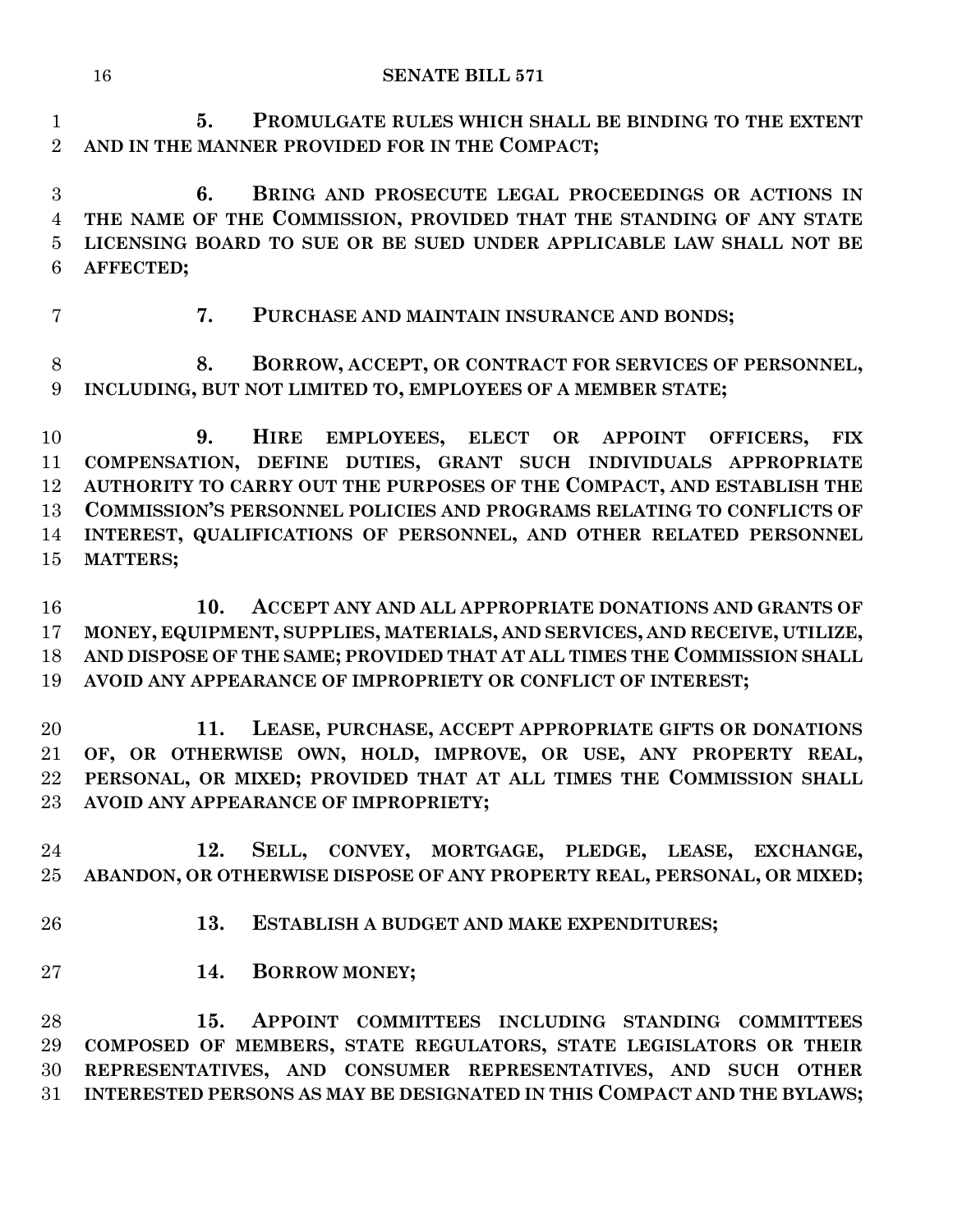**16. PROVIDE AND RECEIVE INFORMATION FROM, AND COOPERATE WITH, LAW ENFORCEMENT AGENCIES;**

## **17. ESTABLISH AND ELECT AN EXECUTIVE COMMITTEE; AND**

 **18. PERFORM SUCH OTHER FUNCTIONS AS MAY BE NECESSARY OR APPROPRIATE TO ACHIEVE THE PURPOSES OF THIS COMPACT CONSISTENT WITH THE STATE REGULATION OF PROFESSIONAL COUNSELING LICENSURE AND PRACTICE.**

**D. THE EXECUTIVE COMMITTEE.** 

 **1. THE EXECUTIVE COMMITTEE SHALL HAVE THE POWER TO ACT ON BEHALF OF THE COMMISSION ACCORDING TO THE TERMS OF THIS COMPACT.**

 **2. THE EXECUTIVE COMMITTEE SHALL BE COMPOSED OF UP TO ELEVEN (11) MEMBERS:**

 **A. SEVEN (7) VOTING MEMBERS WHO ARE ELECTED BY THE COMMISSION FROM THE CURRENT MEMBERSHIP OF THE COMMISSION; AND**

 **B. UP TO FOUR (4) EX–OFFICIO, NONVOTING MEMBERS FROM FOUR (4) RECOGNIZED NATIONAL PROFESSIONAL COUNSELOR ORGANIZATIONS. THE EX–OFFICIO MEMBERS WILL BE SELECTED BY THEIR RESPECTIVE ORGANIZATIONS.**

 **3. THE COMMISSION MAY REMOVE ANY MEMBER OF THE EXECUTIVE COMMITTEE AS PROVIDED IN BYLAWS.**

**4. THE EXECUTIVE COMMITTEE SHALL MEET AT LEAST ANNUALLY.**

 **5. THE EXECUTIVE COMMITTEE SHALL HAVE THE FOLLOWING DUTIES AND RESPONSIBILITIES:**

 **A. RECOMMEND TO THE ENTIRE COMMISSION CHANGES TO THE RULES OR BYLAWS, CHANGES TO THIS COMPACT LEGISLATION, FEES PAID BY COMPACT MEMBER STATES SUCH AS ANNUAL DUES, AND ANY COMMISSION COMPACT FEE CHARGED TO LICENSEES FOR THE PRIVILEGE TO PRACTICE;**

 **B. ENSURE COMPACT ADMINISTRATION SERVICES ARE APPROPRIATELY PROVIDED, CONTRACTUAL OR OTHERWISE;**

- 
- **C. PREPARE AND RECOMMEND THE BUDGET;**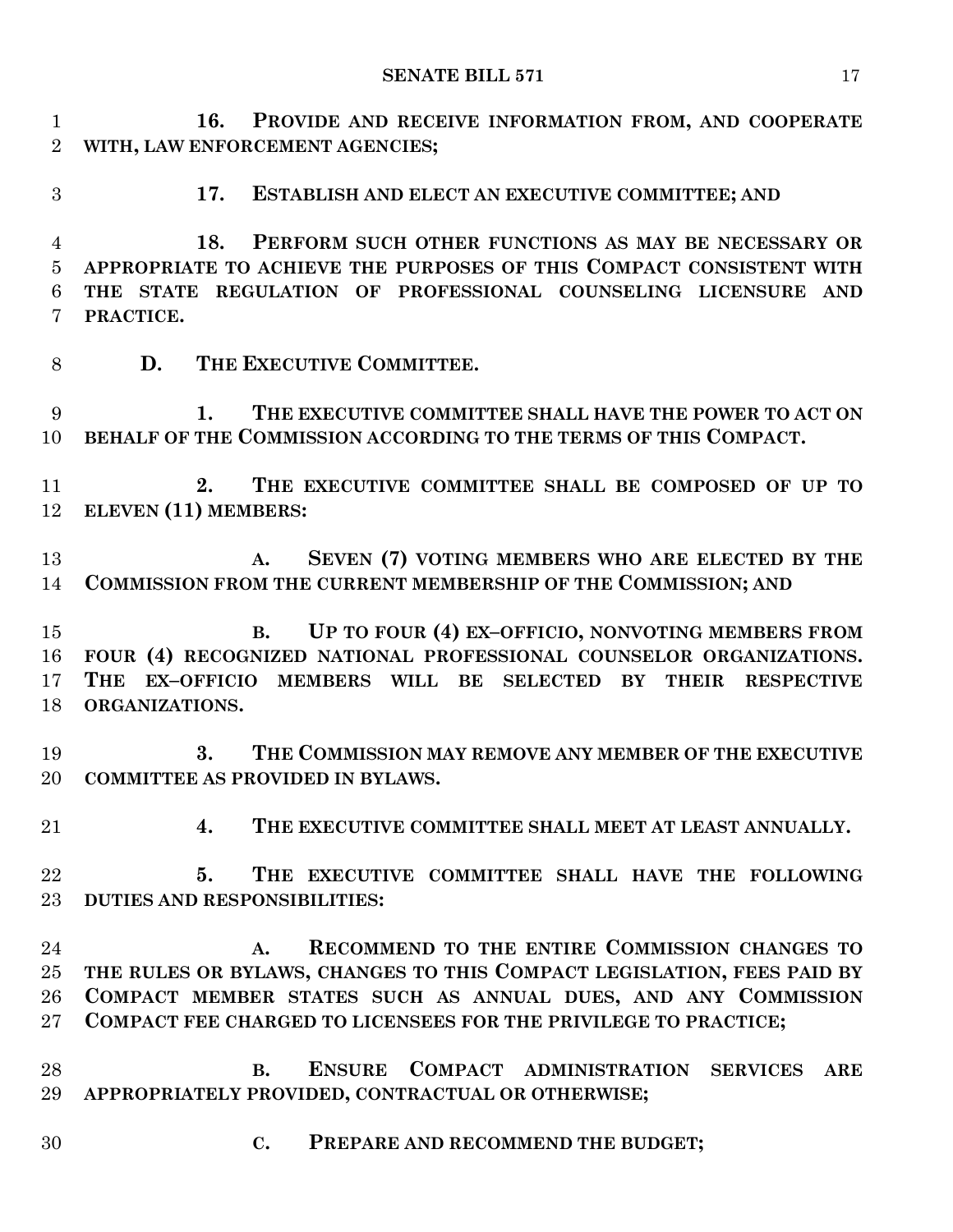**D. MAINTAIN FINANCIAL RECORDS ON BEHALF OF THE COMMISSION; E. MONITOR COMPACT COMPLIANCE OF MEMBER STATES AND PROVIDE COMPLIANCE REPORTS TO THE COMMISSION; F. ESTABLISH ADDITIONAL COMMITTEES AS NECESSARY; AND G. PERFORM OTHER DUTIES AS PROVIDED IN RULES OR BYLAWS. E. MEETINGS OF THE COMMISSION. 1. ALL MEETINGS SHALL BE OPEN TO THE PUBLIC, AND PUBLIC NOTICE OF MEETINGS SHALL BE GIVEN IN THE SAME MANNER AS REQUIRED UNDER THE RULEMAKING PROVISIONS IN SECTION 11. 2. THE COMMISSION OR THE EXECUTIVE COMMITTEE OR OTHER COMMITTEES OF THE COMMISSION MAY CONVENE IN A CLOSED, NON–PUBLIC MEETING IF THE COMMISSION OR EXECUTIVE COMMITTEE OR OTHER COMMITTEES OF THE COMMISSION MUST DISCUSS: A. NON–COMPLIANCE OF A MEMBER STATE WITH ITS OBLIGATIONS UNDER THE COMPACT; B. THE EMPLOYMENT, COMPENSATION, DISCIPLINE, OR OTHER MATTERS, PRACTICES, OR PROCEDURES RELATED TO SPECIFIC EMPLOYEES OR OTHER MATTERS RELATED TO THE COMMISSION'S INTERNAL PERSONNEL PRACTICES AND PROCEDURES; C. CURRENT, THREATENED, OR REASONABLY ANTICIPATED LITIGATION; D. NEGOTIATION OF CONTRACTS FOR THE PURCHASE, LEASE, OR SALE OF GOODS, SERVICES, OR REAL ESTATE; E. ACCUSING ANY PERSON OF A CRIME OR FORMALLY CENSURING ANY PERSON; F. DISCLOSURE OF TRADE SECRETS OR COMMERCIAL OR FINANCIAL INFORMATION THAT IS PRIVILEGED OR CONFIDENTIAL;**

**SENATE BILL 571**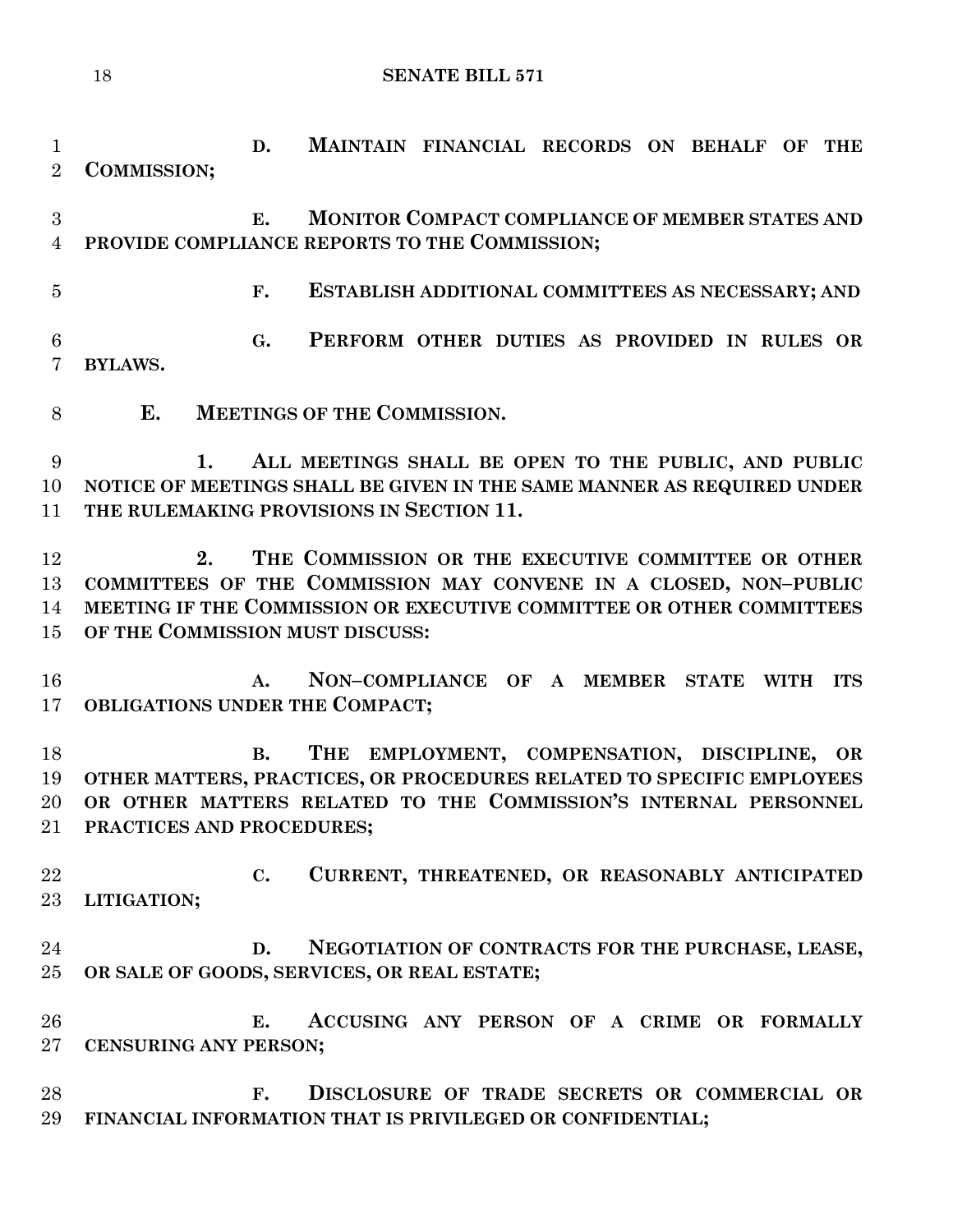**G. DISCLOSURE OF INFORMATION OF A PERSONAL NATURE WHERE DISCLOSURE WOULD CONSTITUTE A CLEARLY UNWARRANTED INVASION OF PERSONAL PRIVACY;**

 **H. DISCLOSURE OF INVESTIGATIVE RECORDS COMPILED FOR LAW ENFORCEMENT PURPOSES;**

 **I. DISCLOSURE OF INFORMATION RELATED TO ANY INVESTIGATIVE REPORTS PREPARED BY OR ON BEHALF OF OR FOR USE OF THE COMMISSION OR OTHER COMMITTEE CHARGED WITH RESPONSIBILITY OF INVESTIGATION OR DETERMINATION OF COMPLIANCE ISSUES PURSUANT TO THE COMPACT; OR**

 **J. MATTERS SPECIFICALLY EXEMPTED FROM DISCLOSURE BY FEDERAL OR MEMBER STATE STATUTE.**

 **3. IF A MEETING, OR PORTION OF A MEETING, IS CLOSED PURSUANT TO THIS PROVISION, THE COMMISSION'S LEGAL COUNSEL OR DESIGNEE SHALL CERTIFY THAT THE MEETING MAY BE CLOSED AND SHALL REFERENCE EACH RELEVANT EXEMPTING PROVISION.**

 **4. THE COMMISSION SHALL KEEP MINUTES THAT FULLY AND CLEARLY DESCRIBE ALL MATTERS DISCUSSED IN A MEETING AND SHALL PROVIDE A FULL AND ACCURATE SUMMARY OF ACTIONS TAKEN, AND THE REASONS THEREFORE, INCLUDING A DESCRIPTION OF THE VIEWS EXPRESSED. ALL DOCUMENTS CONSIDERED IN CONNECTION WITH AN ACTION SHALL BE IDENTIFIED IN SUCH MINUTES. ALL MINUTES AND DOCUMENTS OF A CLOSED MEETING SHALL REMAIN UNDER SEAL, SUBJECT TO RELEASE BY A MAJORITY VOTE OF THE COMMISSION OR ORDER OF A COURT OF COMPETENT JURISDICTION.**

**F. FINANCING OF THE COMMISSION.**

 **1. THE COMMISSION SHALL PAY, OR PROVIDE FOR THE PAYMENT OF, THE REASONABLE EXPENSES OF ITS ESTABLISHMENT, ORGANIZATION, AND ONGOING ACTIVITIES.**

 **2. THE COMMISSION MAY ACCEPT ANY AND ALL APPROPRIATE REVENUE SOURCES, DONATIONS, AND GRANTS OF MONEY, EQUIPMENT, SUPPLIES, MATERIALS, AND SERVICES.**

 **3. THE COMMISSION MAY LEVY ON AND COLLECT AN ANNUAL ASSESSMENT FROM EACH MEMBER STATE OR IMPOSE FEES ON OTHER PARTIES TO COVER THE COST OF THE OPERATIONS AND ACTIVITIES OF THE COMMISSION AND**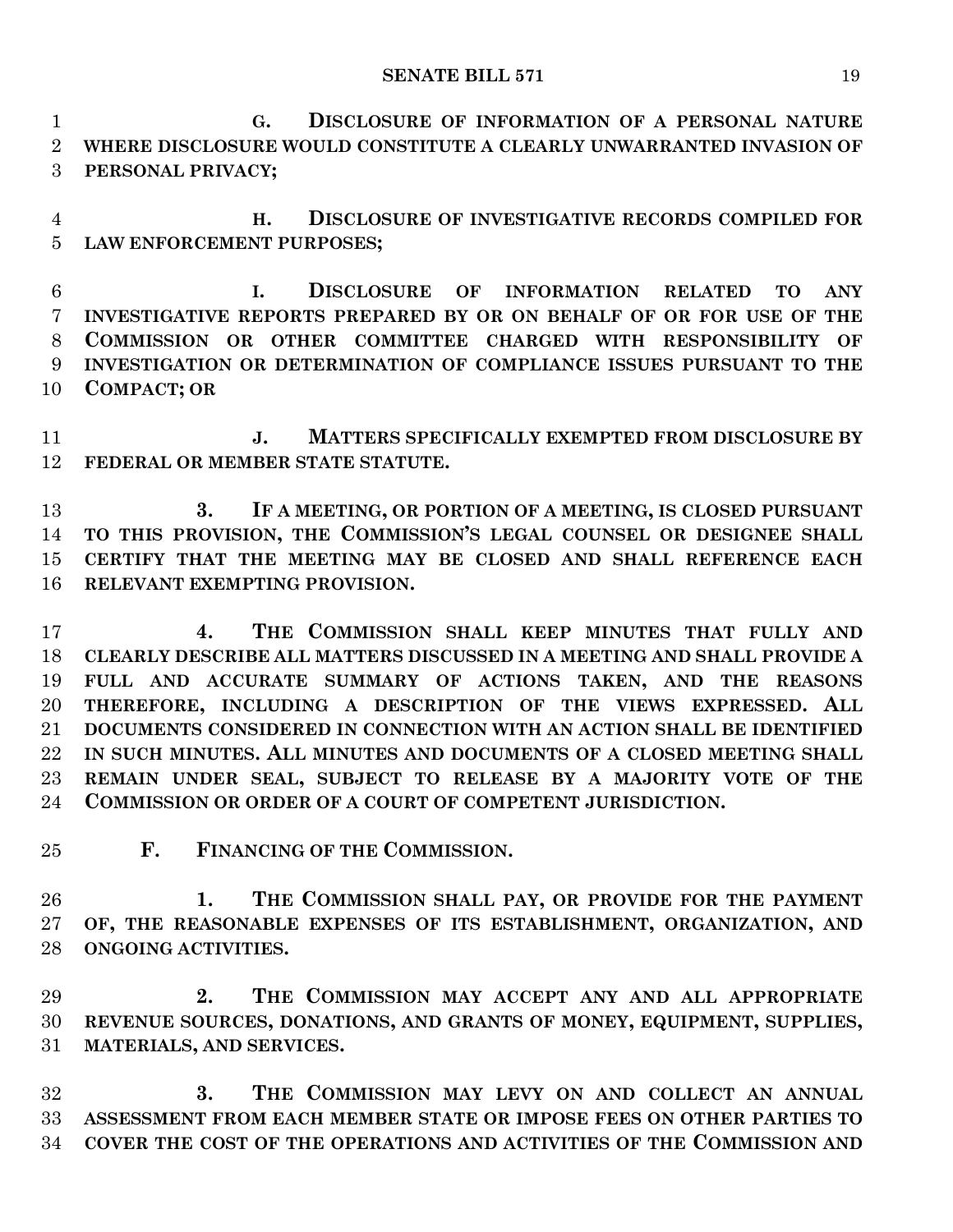**ITS STAFF, WHICH MUST BE IN A TOTAL AMOUNT SUFFICIENT TO COVER ITS ANNUAL BUDGET AS APPROVED EACH YEAR FOR WHICH REVENUE IS NOT PROVIDED BY OTHER SOURCES. THE AGGREGATE ANNUAL ASSESSMENT AMOUNT SHALL BE ALLOCATED BASED UPON A FORMULA TO BE DETERMINED BY THE COMMISSION, WHICH SHALL PROMULGATE A RULE BINDING UPON ALL MEMBER STATES.**

 **4. THE COMMISSION SHALL NOT INCUR OBLIGATIONS OF ANY KIND PRIOR TO SECURING THE FUNDS ADEQUATE TO MEET THE SAME; NOR SHALL THE COMMISSION PLEDGE THE CREDIT OF ANY OF THE MEMBER STATES, EXCEPT BY AND WITH THE AUTHORITY OF THE MEMBER STATE.**

 **5. THE COMMISSION SHALL KEEP ACCURATE ACCOUNTS OF ALL RECEIPTS AND DISBURSEMENTS. THE RECEIPTS AND DISBURSEMENTS OF THE COMMISSION SHALL BE SUBJECT TO THE AUDIT AND ACCOUNTING PROCEDURES ESTABLISHED UNDER ITS BYLAWS. HOWEVER, ALL RECEIPTS AND DISBURSEMENTS OF FUNDS HANDLED BY THE COMMISSION SHALL BE AUDITED YEARLY BY A CERTIFIED OR LICENSED PUBLIC ACCOUNTANT, AND THE REPORT OF THE AUDIT SHALL BE INCLUDED IN AND BECOME PART OF THE ANNUAL REPORT OF THE COMMISSION.**

**G. QUALIFIED IMMUNITY, DEFENSE, AND INDEMNIFICATION.**

 **1. THE MEMBERS, OFFICERS, EXECUTIVE DIRECTOR, EMPLOYEES, AND REPRESENTATIVES OF THE COMMISSION SHALL BE IMMUNE FROM SUIT AND LIABILITY, EITHER PERSONALLY OR IN THEIR OFFICIAL CAPACITY, FOR ANY CLAIM FOR DAMAGE TO OR LOSS OF PROPERTY OR PERSONAL INJURY OR OTHER CIVIL LIABILITY CAUSED BY OR ARISING OUT OF ANY ACTUAL OR ALLEGED ACT, ERROR, OR OMISSION THAT OCCURRED, OR THAT THE PERSON AGAINST WHOM THE CLAIM IS MADE HAD A REASONABLE BASIS FOR BELIEVING OCCURRED WITHIN THE SCOPE OF COMMISSION EMPLOYMENT, DUTIES, OR RESPONSIBILITIES; PROVIDED THAT NOTHING IN THIS PARAGRAPH SHALL BE CONSTRUED TO PROTECT ANY SUCH PERSON FROM SUIT OR LIABILITY FOR ANY DAMAGE, LOSS, INJURY, OR LIABILITY CAUSED BY THE INTENTIONAL OR WILLFUL OR WANTON MISCONDUCT OF THAT PERSON.**

 **2. THE COMMISSION SHALL DEFEND ANY MEMBER, OFFICER, EXECUTIVE DIRECTOR, EMPLOYEE, OR REPRESENTATIVE OF THE COMMISSION IN ANY CIVIL ACTION SEEKING TO IMPOSE LIABILITY ARISING OUT OF ANY ACTUAL OR ALLEGED ACT, ERROR, OR OMISSION THAT OCCURRED WITHIN THE SCOPE OF COMMISSION EMPLOYMENT, DUTIES, OR RESPONSIBILITIES, OR THAT THE PERSON AGAINST WHOM THE CLAIM IS MADE HAD A REASONABLE BASIS FOR BELIEVING OCCURRED WITHIN THE SCOPE OF COMMISSION EMPLOYMENT, DUTIES, OR RESPONSIBILITIES; PROVIDED THAT NOTHING HEREIN SHALL BE CONSTRUED TO**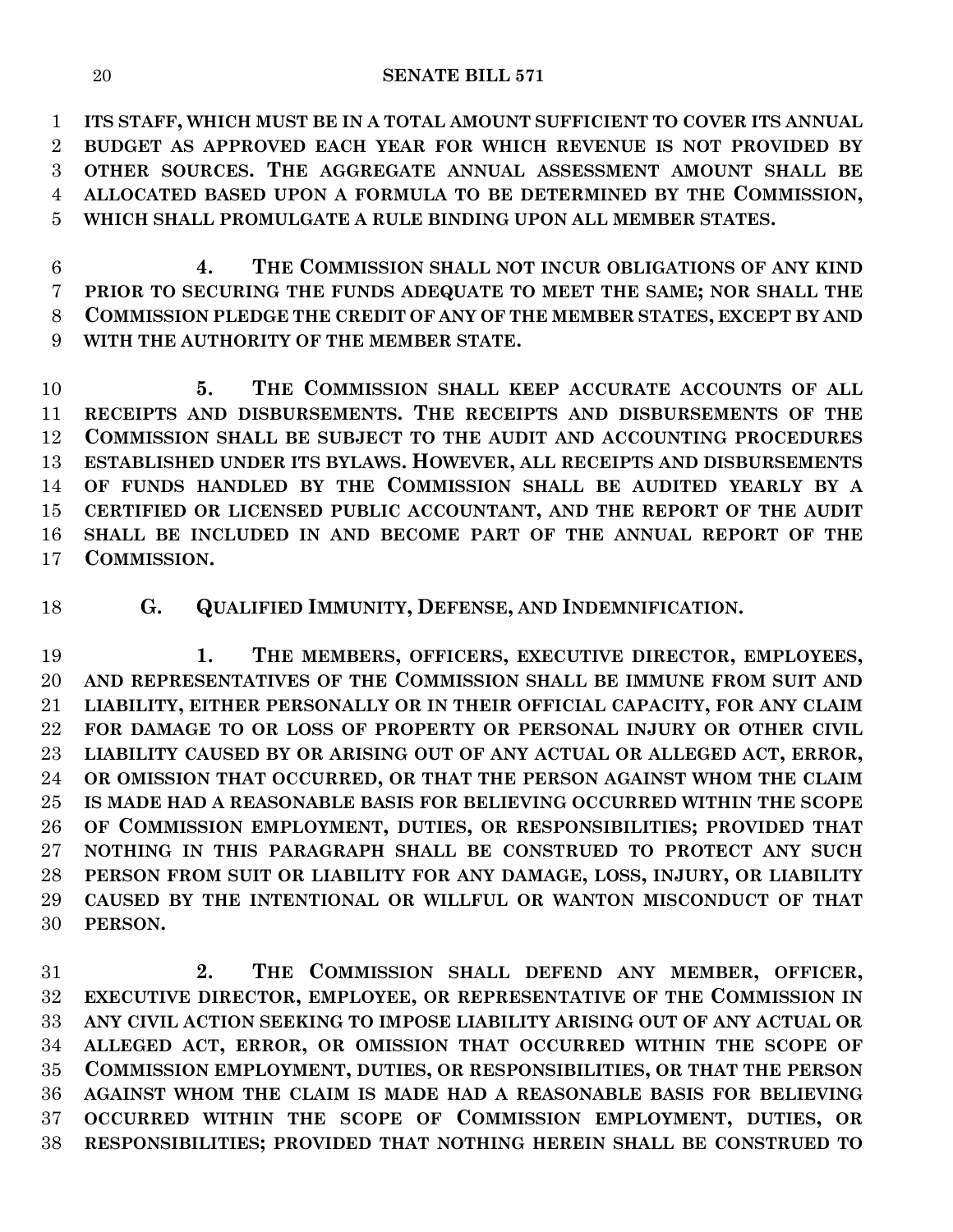**PROHIBIT THAT PERSON FROM RETAINING HIS OR HER OWN COUNSEL; AND PROVIDED FURTHER, THAT THE ACTUAL OR ALLEGED ACT, ERROR, OR OMISSION DID NOT RESULT FROM THAT PERSON'S INTENTIONAL OR WILLFUL OR WANTON MISCONDUCT.**

 **3. THE COMMISSION SHALL INDEMNIFY AND HOLD HARMLESS ANY MEMBER, OFFICER, EXECUTIVE DIRECTOR, EMPLOYEE, OR REPRESENTATIVE OF THE COMMISSION FOR THE AMOUNT OF ANY SETTLEMENT OR JUDGMENT OBTAINED AGAINST THAT PERSON ARISING OUT OF ANY ACTUAL OR ALLEGED ACT, ERROR, OR OMISSION THAT OCCURRED WITHIN THE SCOPE OF COMMISSION EMPLOYMENT, DUTIES, OR RESPONSIBILITIES, OR THAT SUCH PERSON HAD A REASONABLE BASIS FOR BELIEVING OCCURRED WITHIN THE SCOPE OF COMMISSION EMPLOYMENT, DUTIES, OR RESPONSIBILITIES, PROVIDED THAT THE ACTUAL OR ALLEGED ACT, ERROR, OR OMISSION DID NOT RESULT FROM THE INTENTIONAL OR WILLFUL OR WANTON MISCONDUCT OF THAT PERSON.**

## **SECTION 10. DATA SYSTEM.**

 **A. THE COMMISSION SHALL PROVIDE FOR THE DEVELOPMENT, MAINTENANCE, OPERATION, AND UTILIZATION OF A COORDINATED DATABASE AND REPORTING SYSTEM CONTAINING LICENSURE, ADVERSE ACTION, AND INVESTIGATIVE INFORMATION ON ALL LICENSED INDIVIDUALS IN MEMBER STATES.**

 **B. NOTWITHSTANDING ANY OTHER PROVISION OF STATE LAW TO THE CONTRARY, A MEMBER STATE SHALL SUBMIT A UNIFORM DATA SET TO THE DATA SYSTEM ON ALL INDIVIDUALS TO WHOM THIS COMPACT IS APPLICABLE AS REQUIRED BY THE RULES OF THE COMMISSION, INCLUDING:**

- **1. IDENTIFYING INFORMATION;**
- **2. LICENSURE DATA;**
- **3. ADVERSE ACTIONS AGAINST A LICENSE OR PRIVILEGE TO PRACTICE;**
- **4. NON–CONFIDENTIAL INFORMATION RELATED TO ALTERNATIVE PROGRAM PARTICIPATION;**
- **5. ANY DENIAL OF APPLICATION FOR LICENSURE, AND THE REASON(S) FOR SUCH DENIAL;**
- **6. CURRENT SIGNIFICANT INVESTIGATIVE INFORMATION; AND**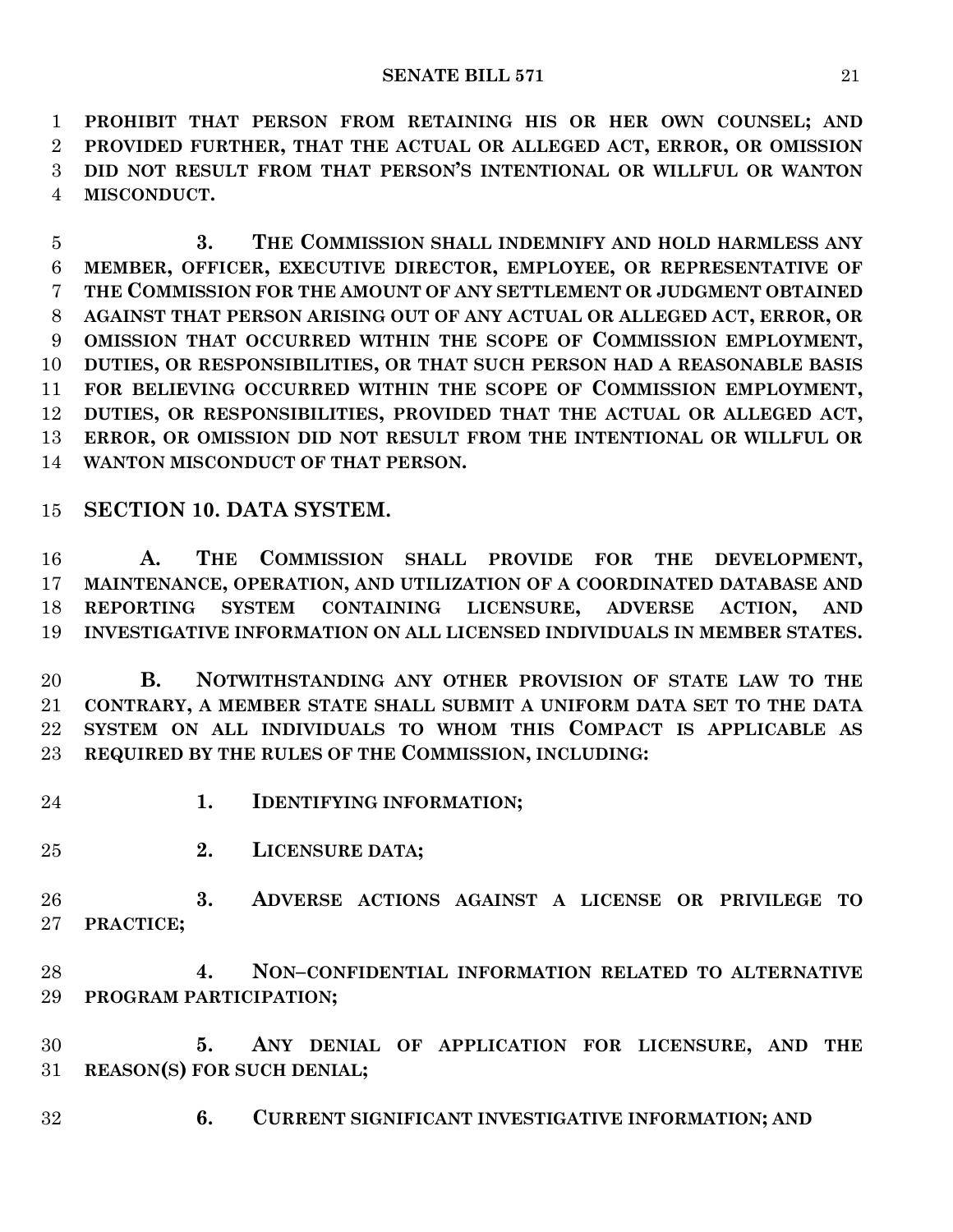**7. OTHER INFORMATION THAT MAY FACILITATE THE ADMINISTRATION OF THIS COMPACT, AS DETERMINED BY THE RULES OF THE COMMISSION.**

 **C. INVESTIGATIVE INFORMATION PERTAINING TO A LICENSEE IN ANY MEMBER STATE WILL ONLY BE AVAILABLE TO OTHER MEMBER STATES.**

 **D. THE COMMISSION SHALL PROMPTLY NOTIFY ALL MEMBER STATES OF ANY ADVERSE ACTION TAKEN AGAINST A LICENSEE OR AN INDIVIDUAL APPLYING FOR A LICENSE. ADVERSE ACTION INFORMATION PERTAINING TO A LICENSEE IN ANY MEMBER STATE WILL BE AVAILABLE TO ANY OTHER MEMBER STATE.**

 **E. MEMBER STATES CONTRIBUTING INFORMATION TO THE DATA SYSTEM MAY DESIGNATE INFORMATION THAT MAY NOT BE SHARED WITH THE PUBLIC WITHOUT THE EXPRESS PERMISSION OF THE CONTRIBUTING STATE.**

 **F. ANY INFORMATION SUBMITTED TO THE DATA SYSTEM THAT IS SUBSEQUENTLY REQUIRED TO BE EXPUNGED BY THE LAWS OF THE MEMBER STATE CONTRIBUTING THE INFORMATION SHALL BE REMOVED FROM THE DATA SYSTEM.**

## **SECTION 11. RULEMAKING.**

 **A. THE COMMISSION SHALL PROMULGATE REASONABLE RULES IN ORDER TO EFFECTIVELY AND EFFICIENTLY ACHIEVE THE PURPOSE OF THE COMPACT. NOTWITHSTANDING THE FOREGOING, IN THE EVENT THE COMMISSION EXERCISES ITS RULEMAKING AUTHORITY IN A MANNER THAT IS BEYOND THE SCOPE OF THE PURPOSES OF THE COMPACT, OR THE POWERS GRANTED HEREUNDER, THEN SUCH AN ACTION BY THE COMMISSION SHALL BE INVALID AND HAVE NO FORCE OR EFFECT.**

 **B. THE COMMISSION SHALL EXERCISE ITS RULEMAKING POWERS PURSUANT TO THE CRITERIA SET FORTH IN THIS SECTION AND THE RULES ADOPTED THEREUNDER. RULES AND AMENDMENTS SHALL BECOME BINDING AS OF THE DATE SPECIFIED IN EACH RULE OR AMENDMENT.**

 **C. IF A MAJORITY OF THE LEGISLATURES OF THE MEMBER STATES REJECTS A RULE, BY ENACTMENT OF A STATUTE OR RESOLUTION IN THE SAME MANNER USED TO ADOPT THE COMPACT WITHIN FOUR (4) YEARS OF THE DATE OF ADOPTION OF THE RULE, THEN SUCH RULE SHALL HAVE NO FURTHER FORCE AND EFFECT IN ANY MEMBER STATE.**

 **D. RULES OR AMENDMENTS TO THE RULES SHALL BE ADOPTED AT A REGULAR OR SPECIAL MEETING OF THE COMMISSION.**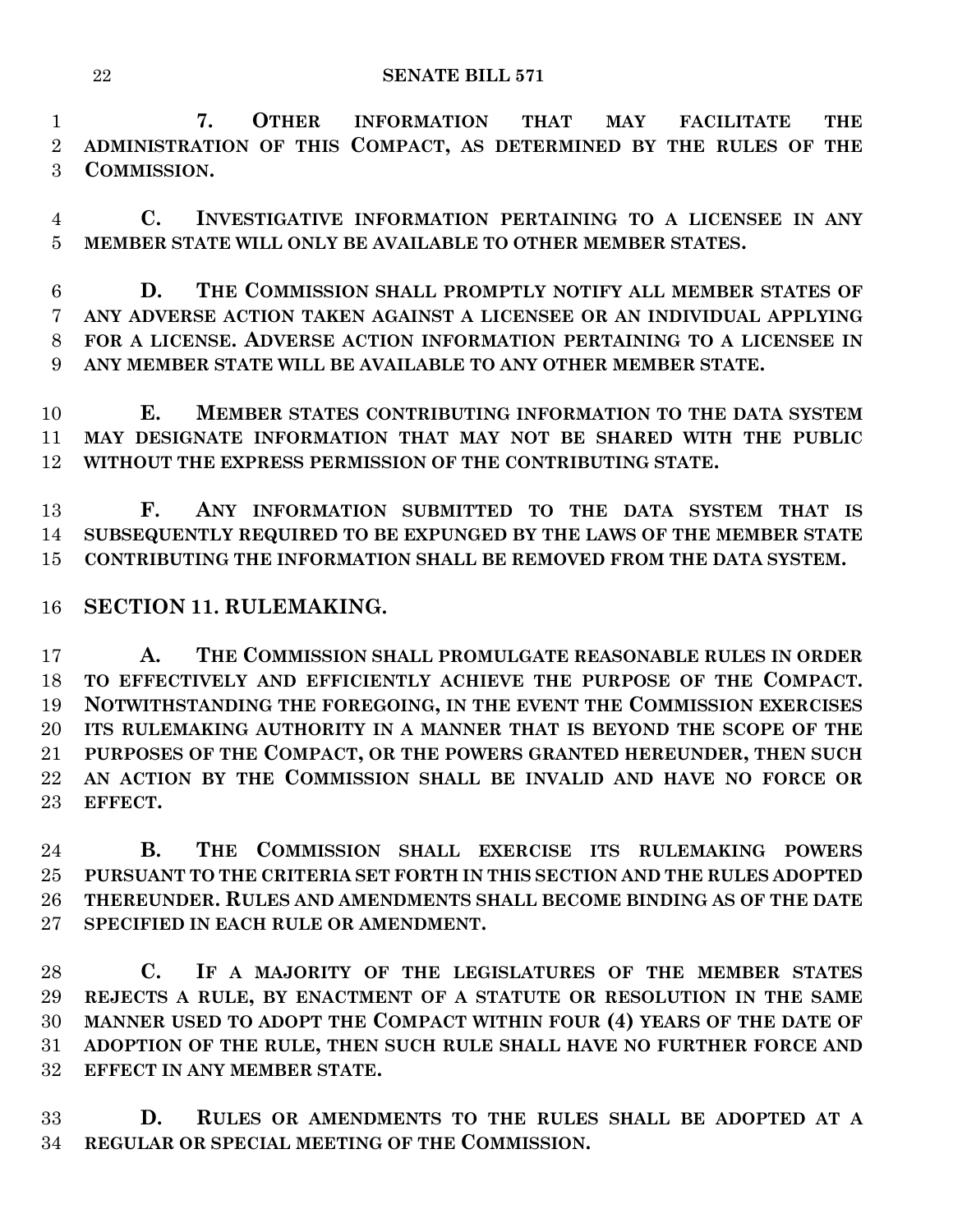**E. PRIOR TO PROMULGATION AND ADOPTION OF A FINAL RULE OR RULES BY THE COMMISSION, AND AT LEAST THIRTY (30) DAYS IN ADVANCE OF THE MEETING AT WHICH THE RULE WILL BE CONSIDERED AND VOTED UPON, THE COMMISSION SHALL FILE A NOTICE OF PROPOSED RULEMAKING:**

 **1. ON THE WEBSITE OF THE COMMISSION OR OTHER PUBLICLY ACCESSIBLE PLATFORM; AND** 

 **2. ON THE WEBSITE OF EACH MEMBER STATE PROFESSIONAL COUNSELING LICENSING BOARD OR OTHER PUBLICLY ACCESSIBLE PLATFORM OR THE PUBLICATION IN WHICH EACH STATE WOULD OTHERWISE PUBLISH PROPOSED RULES.**

**F. THE NOTICE OF PROPOSED RULEMAKING SHALL INCLUDE:**

 **1. THE PROPOSED TIME, DATE, AND LOCATION OF THE MEETING IN WHICH THE RULE WILL BE CONSIDERED AND VOTED UPON;**

 **2. THE TEXT OF THE PROPOSED RULE OR AMENDMENT AND THE REASON FOR THE PROPOSED RULE;**

 **3. A REQUEST FOR COMMENTS ON THE PROPOSED RULE FROM ANY INTERESTED PERSON; AND** 

 **4. THE MANNER IN WHICH INTERESTED PERSONS MAY SUBMIT NOTICE TO THE COMMISSION OF THEIR INTENTION TO ATTEND THE PUBLIC HEARING AND ANY WRITTEN COMMENTS.**

 **G. PRIOR TO ADOPTION OF A PROPOSED RULE, THE COMMISSION SHALL ALLOW PERSONS TO SUBMIT WRITTEN DATA, FACTS, OPINIONS, AND ARGUMENTS, WHICH SHALL BE MADE AVAILABLE TO THE PUBLIC.**

 **H. THE COMMISSION SHALL GRANT AN OPPORTUNITY FOR A PUBLIC HEARING BEFORE IT ADOPTS A RULE OR AMENDMENT IF A HEARING IS REQUESTED BY:**

**1. AT LEAST TWENTY–FIVE (25) PERSONS;**

**2. A** STATE OR FEDERAL GOVERNMENTAL SUBDIVISION OR AGENCY; **OR** 

**3. AN ASSOCIATION HAVING AT LEAST TWENTY–FIVE (25) MEMBERS.**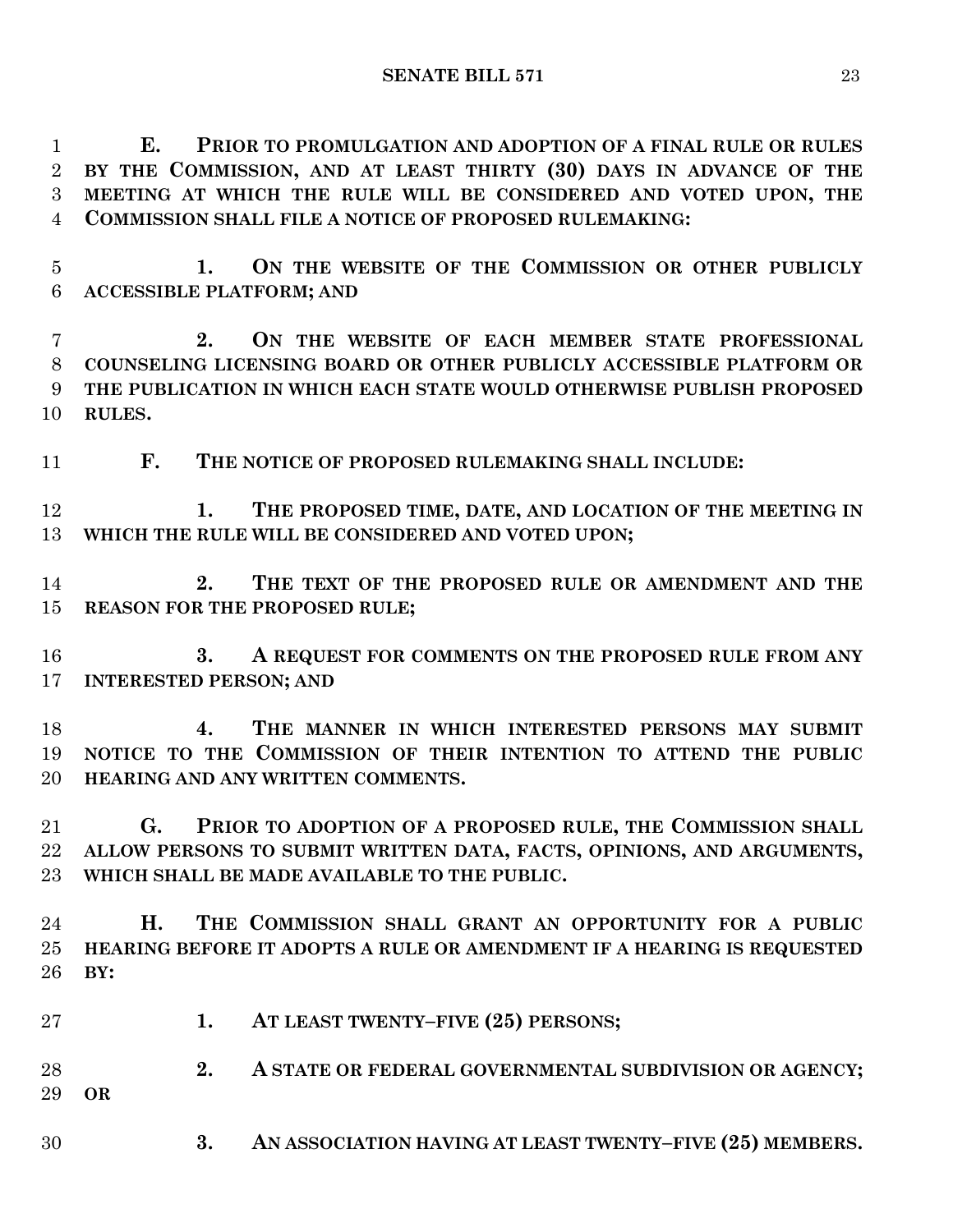**I. IF A HEARING IS HELD ON THE PROPOSED RULE OR AMENDMENT, THE COMMISSION SHALL PUBLISH THE PLACE, TIME, AND DATE OF THE SCHEDULED PUBLIC HEARING. IF THE HEARING IS HELD BY ELECTRONIC MEANS, THE COMMISSION SHALL PUBLISH THE MECHANISM FOR ACCESS TO THE ELECTRONIC HEARING.**

 **1. ALL PERSONS WISHING TO BE HEARD AT THE HEARING SHALL NOTIFY THE EXECUTIVE DIRECTOR OF THE COMMISSION OR OTHER DESIGNATED MEMBER IN WRITING OF THEIR DESIRE TO APPEAR AND TESTIFY AT THE HEARING NOT LESS THAN FIVE (5) BUSINESS DAYS BEFORE THE SCHEDULED DATE OF THE HEARING.**

 **2. HEARINGS SHALL BE CONDUCTED IN A MANNER PROVIDING EACH PERSON WHO WISHES TO COMMENT A FAIR AND REASONABLE OPPORTUNITY TO COMMENT ORALLY OR IN WRITING.**

 **3. ALL HEARINGS WILL BE RECORDED. A COPY OF THE RECORDING WILL BE MADE AVAILABLE ON REQUEST.**

 **4. NOTHING IN THIS SECTION SHALL BE CONSTRUED AS REQUIRING A SEPARATE HEARING ON EACH RULE. RULES MAY BE GROUPED FOR THE CONVENIENCE OF THE COMMISSION AT HEARINGS REQUIRED BY THIS SECTION.**

 **J. FOLLOWING THE SCHEDULED HEARING DATE, OR BY THE CLOSE OF BUSINESS ON THE SCHEDULED HEARING DATE IF THE HEARING WAS NOT HELD, THE COMMISSION SHALL CONSIDER ALL WRITTEN AND ORAL COMMENTS RECEIVED.**

 **K. IF NO WRITTEN NOTICE OF INTENT TO ATTEND THE PUBLIC HEARING BY INTERESTED PARTIES IS RECEIVED, THE COMMISSION MAY PROCEED WITH PROMULGATION OF THE PROPOSED RULE WITHOUT A PUBLIC HEARING.**

 **L. THE COMMISSION SHALL, BY MAJORITY VOTE OF ALL MEMBERS, TAKE FINAL ACTION ON THE PROPOSED RULE AND SHALL DETERMINE THE EFFECTIVE DATE OF THE RULE, IF ANY, BASED ON THE RULEMAKING RECORD AND THE FULL TEXT OF THE RULE.**

 **M. UPON DETERMINATION THAT AN EMERGENCY EXISTS, THE COMMISSION MAY CONSIDER AND ADOPT AN EMERGENCY RULE WITHOUT PRIOR NOTICE, OPPORTUNITY FOR COMMENT, OR HEARING, PROVIDED THAT THE USUAL RULEMAKING PROCEDURES PROVIDED IN THE COMPACT AND IN THIS SECTION SHALL BE RETROACTIVELY APPLIED TO THE RULE AS SOON AS REASONABLY POSSIBLE, IN NO EVENT LATER THAN NINETY (90) DAYS AFTER THE EFFECTIVE DATE**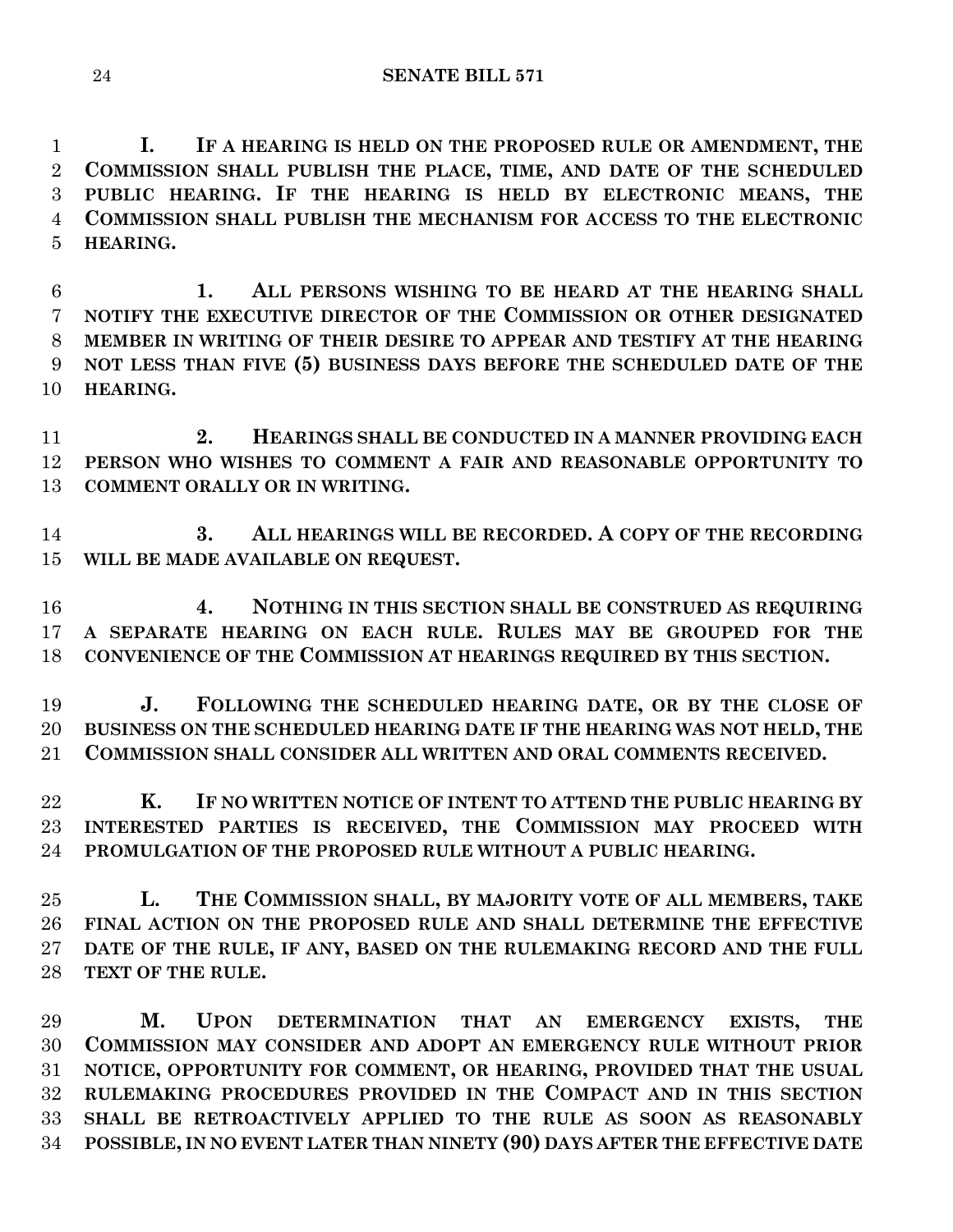**OF THE RULE. FOR THE PURPOSES OF THIS PROVISION, AN EMERGENCY RULE IS ONE THAT MUST BE ADOPTED IMMEDIATELY IN ORDER TO:**

 **1. MEET AN IMMINENT THREAT TO PUBLIC HEALTH, SAFETY, OR WELFARE;**

**2. PREVENT A LOSS OF COMMISSION OR MEMBER STATE FUNDS;**

 **3. MEET A DEADLINE FOR THE PROMULGATION OF AN ADMINISTRATIVE RULE THAT IS ESTABLISHED BY FEDERAL LAW OR RULE; OR** 

**4. PROTECT PUBLIC HEALTH AND SAFETY.**

 **N. THE COMMISSION OR AN AUTHORIZED COMMITTEE OF THE COMMISSION MAY DIRECT REVISIONS TO A PREVIOUSLY ADOPTED RULE OR AMENDMENT FOR PURPOSES OF CORRECTING TYPOGRAPHICAL ERRORS, ERRORS IN FORMAT, ERRORS IN CONSISTENCY, OR GRAMMATICAL ERRORS. PUBLIC NOTICE OF ANY REVISIONS SHALL BE POSTED ON THE WEBSITE OF THE COMMISSION. THE REVISION SHALL BE SUBJECT TO CHALLENGE BY ANY PERSON FOR A PERIOD OF THIRTY (30) DAYS AFTER POSTING. THE REVISION MAY BE CHALLENGED ONLY ON GROUNDS THAT THE REVISION RESULTS IN A MATERIAL CHANGE TO A RULE. A CHALLENGE SHALL BE MADE IN WRITING AND DELIVERED TO THE CHAIR OF THE COMMISSION PRIOR TO THE END OF THE NOTICE PERIOD. IF NO CHALLENGE IS MADE, THE REVISION WILL TAKE EFFECT WITHOUT FURTHER ACTION. IF THE REVISION IS CHALLENGED, THE REVISION MAY NOT TAKE EFFECT WITHOUT THE APPROVAL OF THE COMMISSION.**

 **SECTION 12. OVERSIGHT, DISPUTE RESOLUTION, AND ENFORCEMENT.**

**A. OVERSIGHT.**

 **1. THE EXECUTIVE, LEGISLATIVE, AND JUDICIAL BRANCHES OF STATE GOVERNMENT IN EACH MEMBER STATE SHALL ENFORCE THIS COMPACT AND TAKE ALL ACTIONS NECESSARY AND APPROPRIATE TO EFFECTUATE THE COMPACT'S PURPOSES AND INTENT. THE PROVISIONS OF THIS COMPACT AND THE RULES PROMULGATED HEREUNDER SHALL HAVE STANDING AS STATUTORY LAW.**

 **2. ALL COURTS SHALL TAKE JUDICIAL NOTICE OF THE COMPACT AND THE RULES IN ANY JUDICIAL OR ADMINISTRATIVE PROCEEDING IN A MEMBER STATE PERTAINING TO THE SUBJECT MATTER OF THIS COMPACT WHICH MAY AFFECT THE POWERS, RESPONSIBILITIES, OR ACTIONS OF THE COMMISSION.**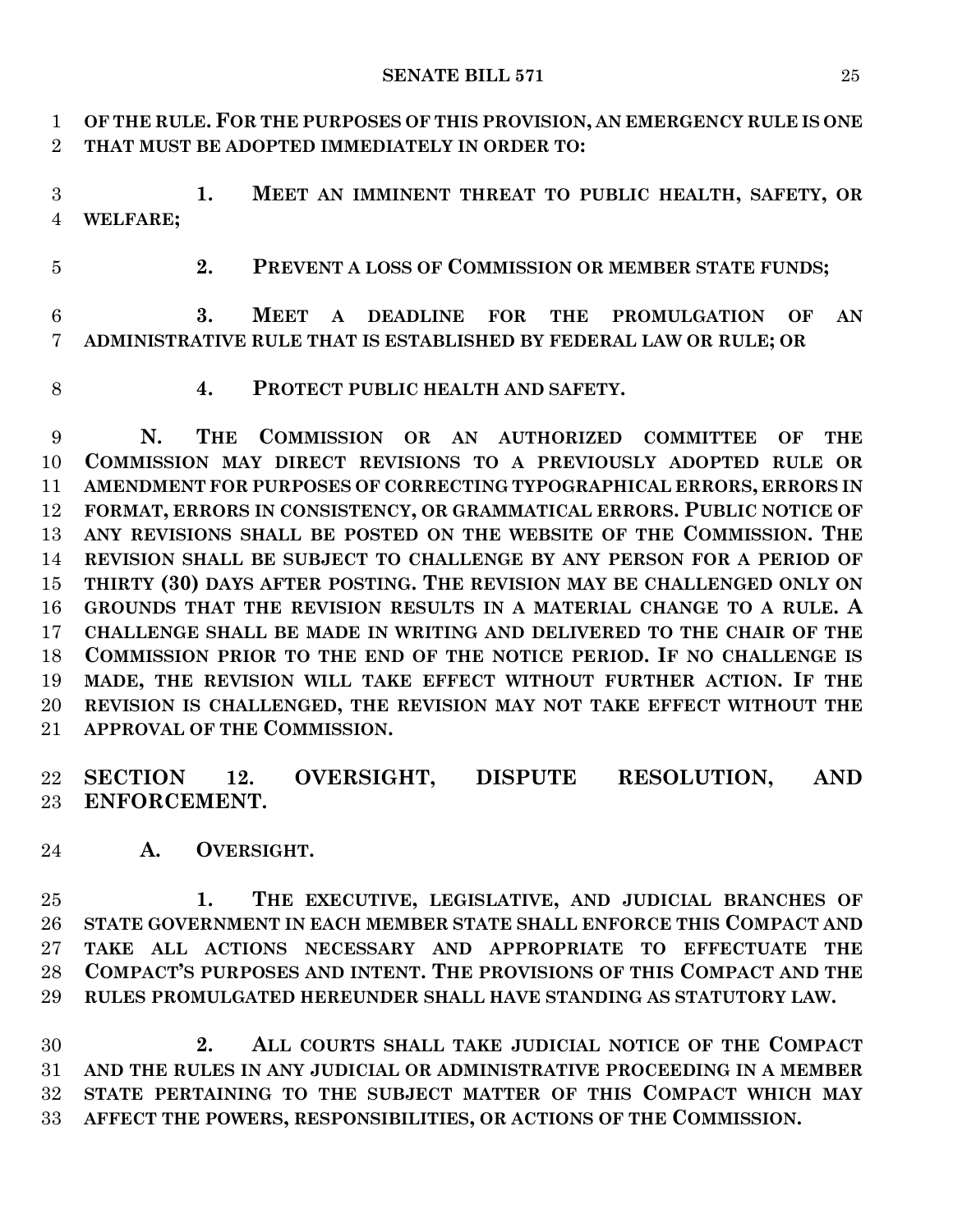#### **SENATE BILL 571**

 **3. THE COMMISSION SHALL BE ENTITLED TO RECEIVE SERVICE OF PROCESS IN ANY SUCH PROCEEDING AND SHALL HAVE STANDING TO INTERVENE IN SUCH A PROCEEDING FOR ALL PURPOSES. FAILURE TO PROVIDE SERVICE OF PROCESS TO THE COMMISSION SHALL RENDER A JUDGMENT OR ORDER VOID AS TO THE COMMISSION, THIS COMPACT, OR PROMULGATED RULES.**

**B. DEFAULT, TECHNICAL ASSISTANCE, AND TERMINATION.**

 **1. IF THE COMMISSION DETERMINES THAT A MEMBER STATE HAS DEFAULTED IN THE PERFORMANCE OF ITS OBLIGATIONS OR RESPONSIBILITIES UNDER THIS COMPACT OR THE PROMULGATED RULES, THE COMMISSION SHALL:**

 **A. PROVIDE WRITTEN NOTICE TO THE DEFAULTING STATE AND OTHER MEMBER STATES OF THE NATURE OF THE DEFAULT, THE PROPOSED MEANS OF CURING THE DEFAULT, OR ANY OTHER ACTION TO BE TAKEN BY THE COMMISSION; AND**

 **B. PROVIDE REMEDIAL TRAINING AND SPECIFIC TECHNICAL ASSISTANCE REGARDING THE DEFAULT.**

 **C. IF A MEMBER STATE IN DEFAULT FAILS TO CURE THE DEFAULT, THE DEFAULTING MEMBER STATE MAY BE TERMINATED FROM THE COMPACT UPON AN AFFIRMATIVE VOTE OF A MAJORITY OF THE MEMBER STATES, AND ALL RIGHTS, PRIVILEGES, AND BENEFITS CONFERRED BY THIS COMPACT MAY BE TERMINATED ON THE EFFECTIVE DATE OF TERMINATION. A CURE OF THE DEFAULT DOES NOT RELIEVE THE OFFENDING STATE OF OBLIGATIONS OR LIABILITIES INCURRED DURING THE PERIOD OF DEFAULT.**

 **D. TERMINATION OF MEMBERSHIP IN THE COMPACT SHALL BE IMPOSED ONLY AFTER ALL OTHER MEANS OF SECURING COMPLIANCE HAVE BEEN EXHAUSTED. NOTICE OF INTENT TO SUSPEND OR TERMINATE SHALL BE GIVEN BY THE COMMISSION TO THE GOVERNOR, THE MAJORITY AND MINORITY LEADERS OF THE DEFAULTING STATE'S LEGISLATURE, AND EACH OF THE MEMBER STATES.**

 **E. A STATE THAT HAS BEEN TERMINATED IS RESPONSIBLE FOR ALL ASSESSMENTS, OBLIGATIONS, AND LIABILITIES INCURRED THROUGH THE EFFECTIVE DATE OF TERMINATION, INCLUDING OBLIGATIONS THAT EXTEND BEYOND THE EFFECTIVE DATE OF TERMINATION.**

 **F. THE COMMISSION SHALL NOT BEAR ANY COSTS RELATED TO A MEMBER STATE THAT IS FOUND TO BE IN DEFAULT OR THAT HAS BEEN TERMINATED FROM THE COMPACT, UNLESS AGREED UPON IN WRITING BETWEEN THE COMMISSION AND THE DEFAULTING MEMBER STATE.**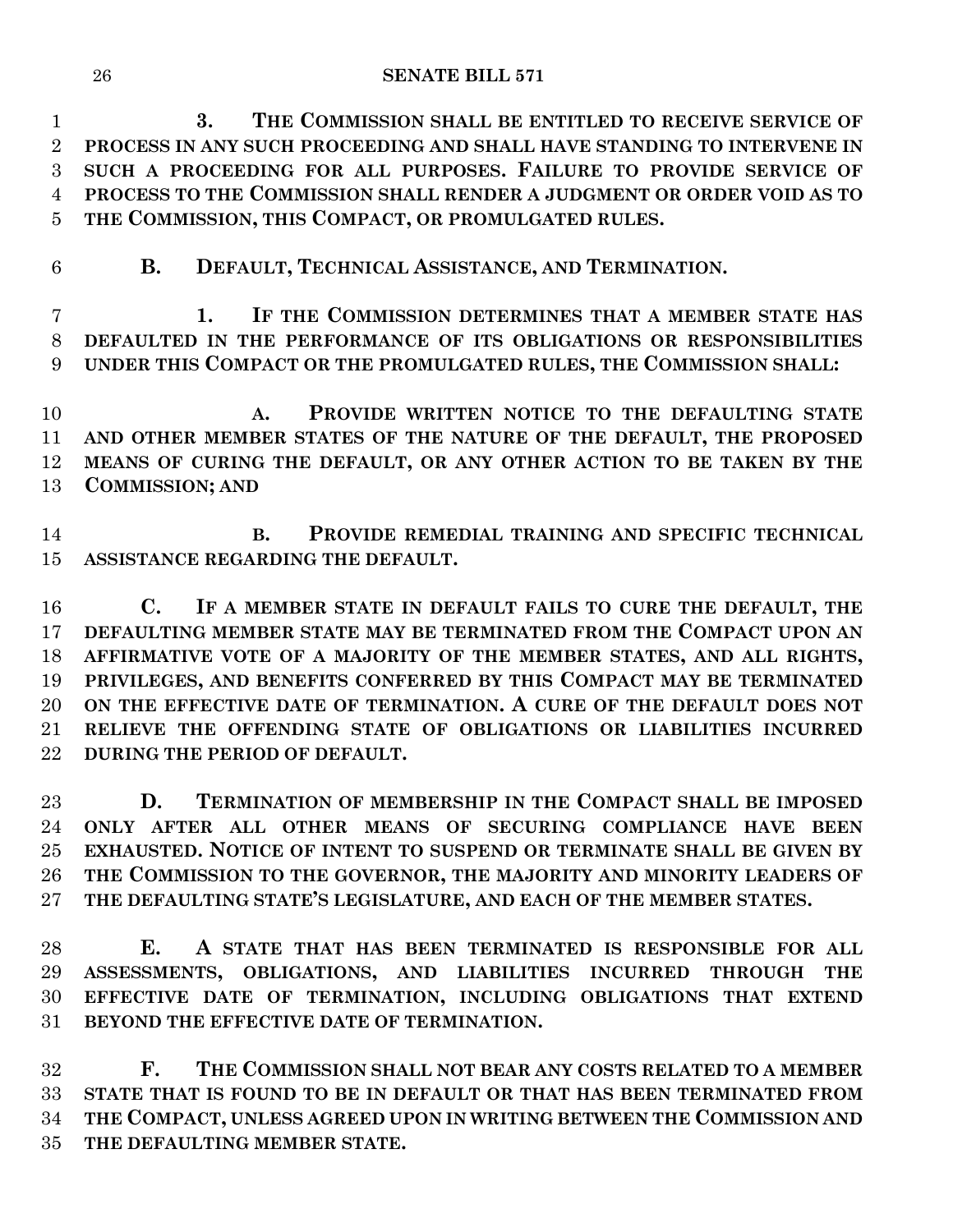**G. THE DEFAULTING MEMBER STATE MAY APPEAL THE ACTION OF THE COMMISSION BY PETITIONING THE UNITED STATES DISTRICT COURT FOR THE DISTRICT OF COLUMBIA OR THE FEDERAL DISTRICT WHERE THE COMMISSION HAS ITS PRINCIPAL OFFICES. THE PREVAILING MEMBER SHALL BE AWARDED ALL COSTS OF SUCH LITIGATION, INCLUDING REASONABLE ATTORNEY'S FEES.**

**H. DISPUTE RESOLUTION.**

 **1. UPON REQUEST BY A MEMBER STATE, THE COMMISSION SHALL ATTEMPT TO RESOLVE DISPUTES RELATED TO THE COMPACT THAT ARISE AMONG MEMBER STATES AND BETWEEN MEMBER AND NON–MEMBER STATES.**

 **2. THE COMMISSION SHALL PROMULGATE A RULE PROVIDING FOR BOTH MEDIATION AND BINDING DISPUTE RESOLUTION FOR DISPUTES AS APPROPRIATE.**

**I. ENFORCEMENT.**

 **1. THE COMMISSION, IN THE REASONABLE EXERCISE OF ITS DISCRETION, SHALL ENFORCE THE PROVISIONS AND RULES OF THIS COMPACT.**

 **2. BY MAJORITY VOTE, THE COMMISSION MAY INITIATE LEGAL ACTION IN THE UNITED STATES DISTRICT COURT FOR THE DISTRICT OF COLUMBIA OR THE FEDERAL DISTRICT WHERE THE COMMISSION HAS ITS PRINCIPAL OFFICES AGAINST A MEMBER STATE IN DEFAULT TO ENFORCE COMPLIANCE WITH THE PROVISIONS OF THE COMPACT AND ITS PROMULGATED RULES AND BYLAWS. THE RELIEF SOUGHT MAY INCLUDE BOTH INJUNCTIVE RELIEF AND DAMAGES. IN THE EVENT JUDICIAL ENFORCEMENT IS NECESSARY, THE PREVAILING MEMBER SHALL BE AWARDED ALL COSTS OF SUCH LITIGATION, INCLUDING REASONABLE ATTORNEY'S FEES.**

 **3. THE REMEDIES HEREIN SHALL NOT BE THE EXCLUSIVE REMEDIES OF THE COMMISSION. THE COMMISSION MAY PURSUE ANY OTHER REMEDIES AVAILABLE UNDER FEDERAL OR STATE LAW.**

 **SECTION 13. DATE OF IMPLEMENTATION OF THE COUNSELING COMPACT COMMISSION AND ASSOCIATED RULES, WITHDRAWAL, AND AMENDMENT.**

 **A. THE COMPACT SHALL COME INTO EFFECT ON THE DATE ON WHICH THE COMPACT STATUTE IS ENACTED INTO LAW IN THE TENTH MEMBER STATE. THE PROVISIONS, WHICH BECOME EFFECTIVE AT THAT TIME, SHALL BE LIMITED TO THE**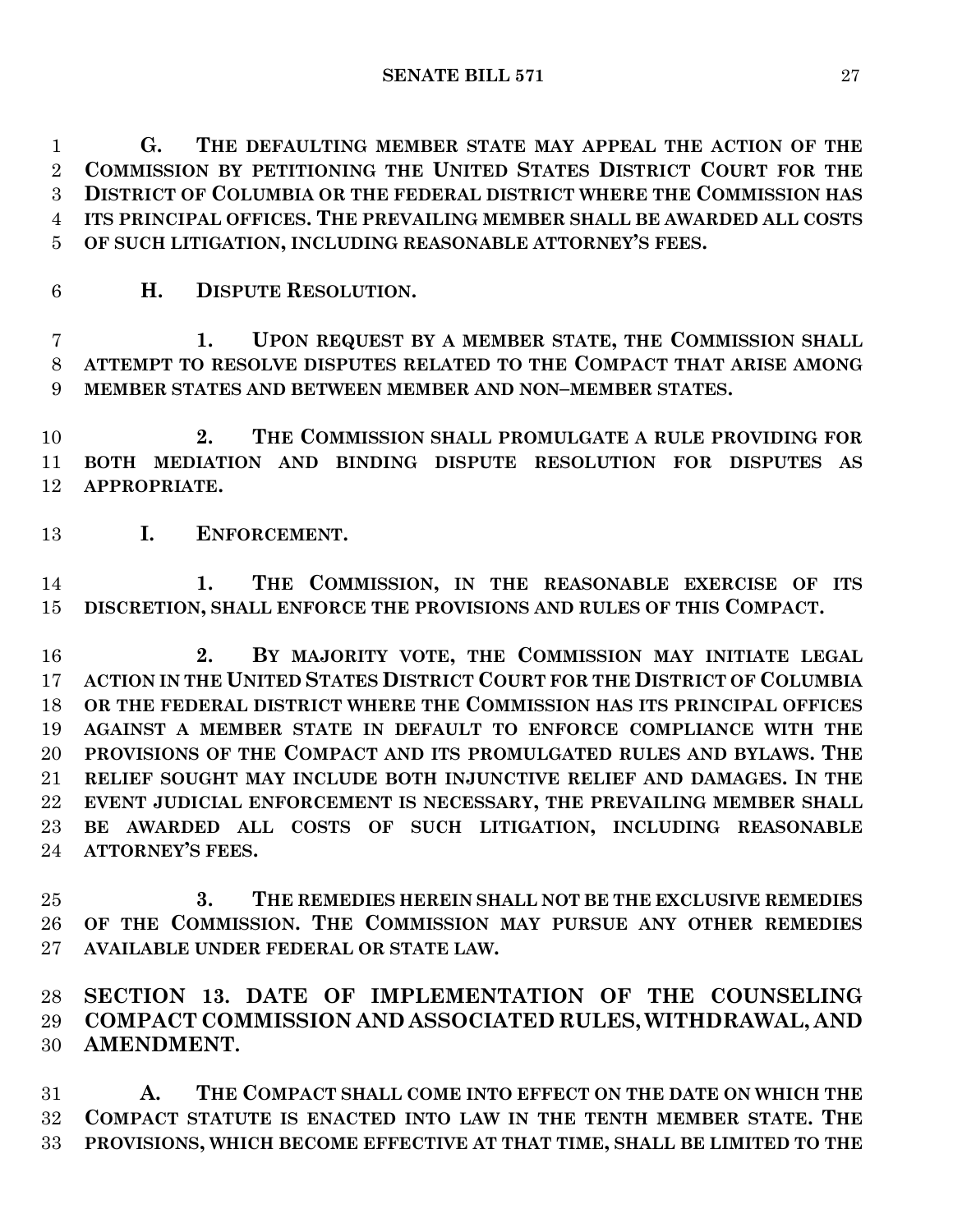**POWERS GRANTED TO THE COMMISSION RELATING TO ASSEMBLY AND THE PROMULGATION OF RULES. THEREAFTER, THE COMMISSION SHALL MEET AND EXERCISE RULEMAKING POWERS NECESSARY TO THE IMPLEMENTATION AND ADMINISTRATION OF THE COMPACT.**

 **B. ANY STATE THAT JOINS THE COMPACT SUBSEQUENT TO THE COMMISSION'S INITIAL ADOPTION OF THE RULES SHALL BE SUBJECT TO THE RULES AS THEY EXIST ON THE DATE ON WHICH THE COMPACT BECOMES LAW IN THAT STATE. ANY RULE THAT HAS BEEN PREVIOUSLY ADOPTED BY THE COMMISSION SHALL HAVE THE FULL FORCE AND EFFECT OF LAW ON THE DAY THE COMPACT BECOMES LAW IN THAT STATE.**

 **C. ANY MEMBER STATE MAY WITHDRAW FROM THIS COMPACT BY ENACTING A STATUTE REPEALING THE SAME.**

 **1. A MEMBER STATE'S WITHDRAWAL SHALL NOT TAKE EFFECT UNTIL SIX (6) MONTHS AFTER ENACTMENT OF THE REPEALING STATUTE.**

 **2. WITHDRAWAL SHALL NOT AFFECT THE CONTINUING REQUIREMENT OF THE WITHDRAWING STATE'S PROFESSIONAL COUNSELING LICENSING BOARD TO COMPLY WITH THE INVESTIGATIVE AND ADVERSE ACTION REPORTING REQUIREMENTS OF THIS COMPACT PRIOR TO THE EFFECTIVE DATE OF WITHDRAWAL.**

 **D. NOTHING CONTAINED IN THIS COMPACT SHALL BE CONSTRUED TO INVALIDATE OR PREVENT ANY PROFESSIONAL COUNSELING LICENSURE AGREEMENT OR OTHER COOPERATIVE ARRANGEMENT BETWEEN A MEMBER STATE AND A NON–MEMBER STATE THAT DOES NOT CONFLICT WITH THE PROVISIONS OF THIS COMPACT.**

 **E. THIS COMPACT MAY BE AMENDED BY THE MEMBER STATES. NO AMENDMENT TO THIS COMPACT SHALL BECOME EFFECTIVE AND BINDING UPON ANY MEMBER STATE UNTIL IT IS ENACTED INTO THE LAWS OF ALL MEMBER STATES.**

## **SECTION 14. CONSTRUCTION AND SEVERABILITY.**

 **THIS COMPACT SHALL BE LIBERALLY CONSTRUED SO AS TO EFFECTUATE THE PURPOSES THEREOF. THE PROVISIONS OF THIS COMPACT SHALL BE SEVERABLE AND IF ANY PHRASE, CLAUSE, SENTENCE, OR PROVISION OF THIS COMPACT IS DECLARED TO BE CONTRARY TO THE CONSTITUTION OF ANY MEMBER STATE OR OF THE UNITED STATES OR THE APPLICABILITY THEREOF TO ANY GOVERNMENT, AGENCY, PERSON, OR CIRCUMSTANCE IS HELD INVALID, THE VALIDITY OF THE REMAINDER OF THIS COMPACT AND THE APPLICABILITY THEREOF TO ANY**